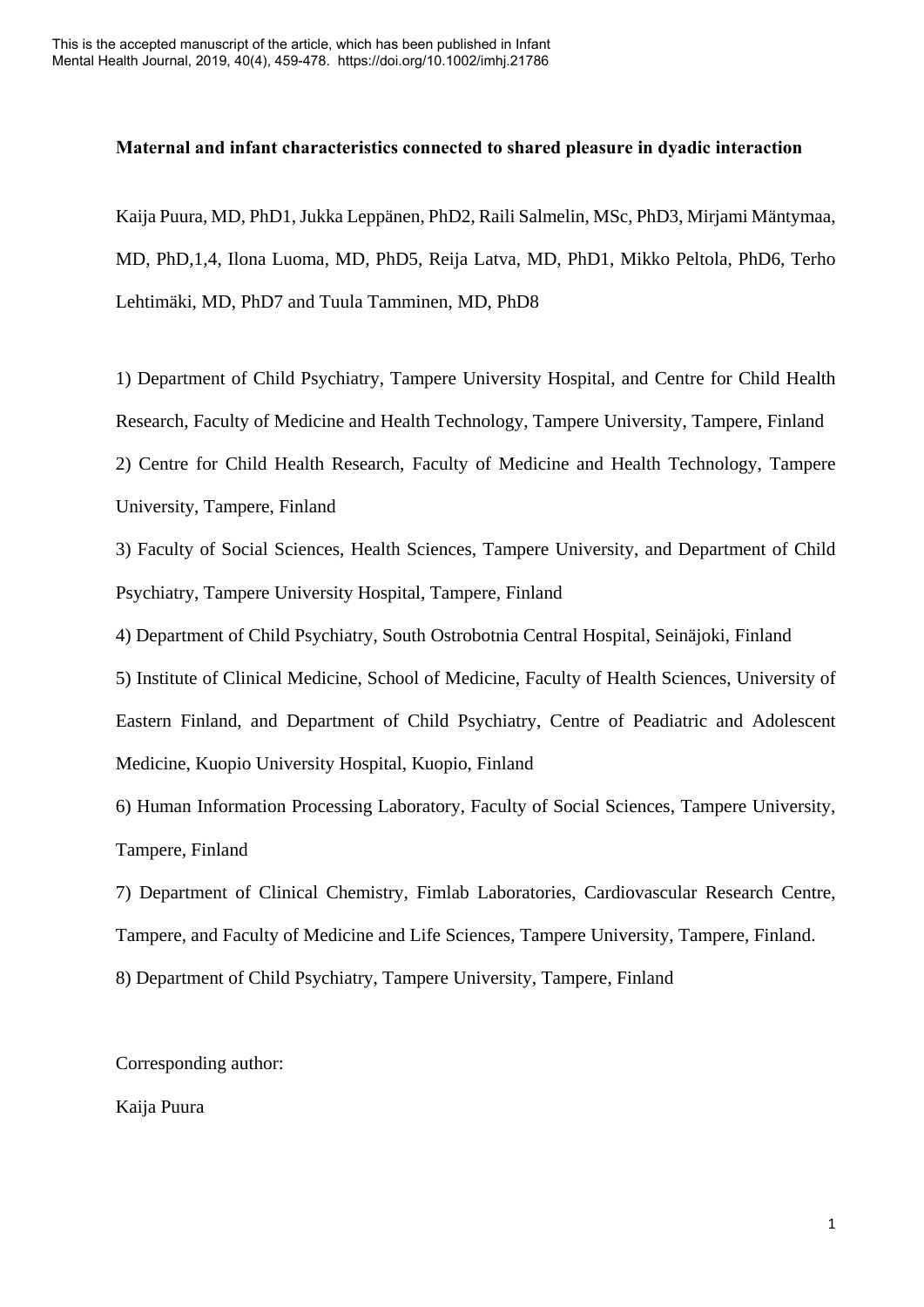Department of Child Psychiatry, Tampere University Hospital and Centre for Child Health Research, Faculty of Medicine and Health Technology, Tampere University, Po Box 2000, Tampere University Hospital, 33521 Tampere, Finland Kaija.puura@tuni.fi

The authors do not have any conflict of interests

# Acknowledgements

The Study has been financially supported by the Academy of Finland (grants no. 141037 for T.T, 286284 for T.L), Competitive State Research Financing of the Expert Responsibility area of Tampere (grants 9S502, 9T051, X51001); Finnish Foundation for Cardiovascular Research (for T.L); Tampere Tuberculosis Foundation; Yrjö Jahnsson Foundation; Signe and Ane Gyllenberg Foundation; Diabetes Research Foundation of Finnish Diabetes Association: and EU Horizon 2020 (grant 755320 for TAXINOMISIS for T.L).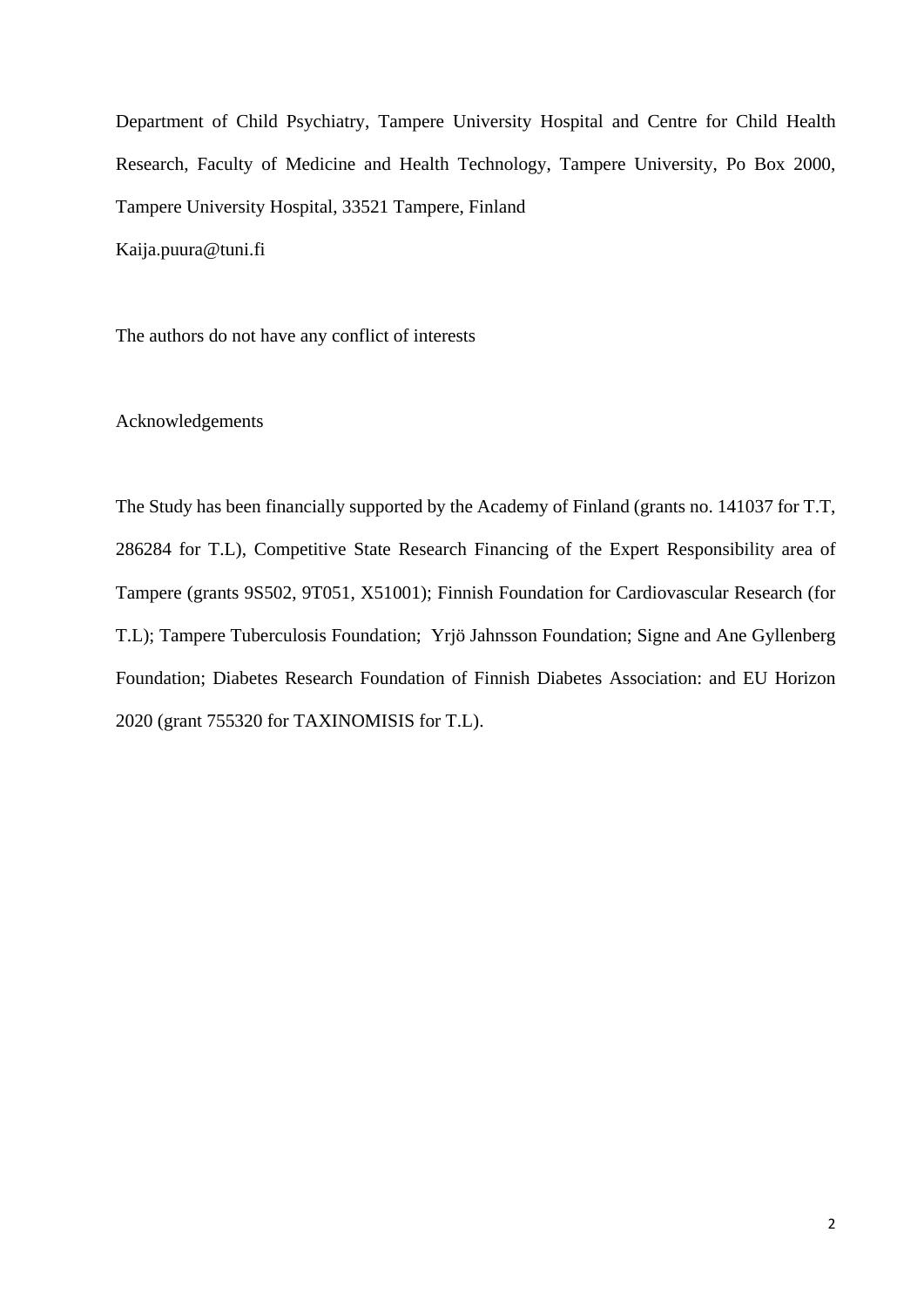The aim of the study was to analyse which maternal factors (depressive symptoms, effect of life events, maternal sensitivity and structuring) and infant characteristics (temperament, social withdrawal symptoms, interactive behaviour, genotype, gender) contribute to shared pleasure (SP) in parent–infant interaction. The participants were 113 mother–infant dyads. The mothers filled in the Edinburgh Postnatal Depression Scale, the Infant Behavior Questionnaire, and the Life Events Questionnaire. The dyads were videotaped in a free play situation and the videos were analysed using the Alarm Distress Baby Scale and the Emotional Availability Scales. The infants were genotyped for four genes involved in emotion regulation. The occurrence and duration of SP (SP-MD) in mother–infant interactions were analysed from the videotapes. Higher maternal sensitivity and depressive symptoms, better infant responsiveness, and the infant having the GG variant of the gene TPH2 -307 were associated with the occurrence of SP. Lower level depressive symptoms, better maternal structuring, and greater infant involvement were associated with the longer duration of SP. Those dyads where the mother and infant were best able to read each other's positive cues and to respond to them were more likely to experience mutual positive affect, as seen in SP.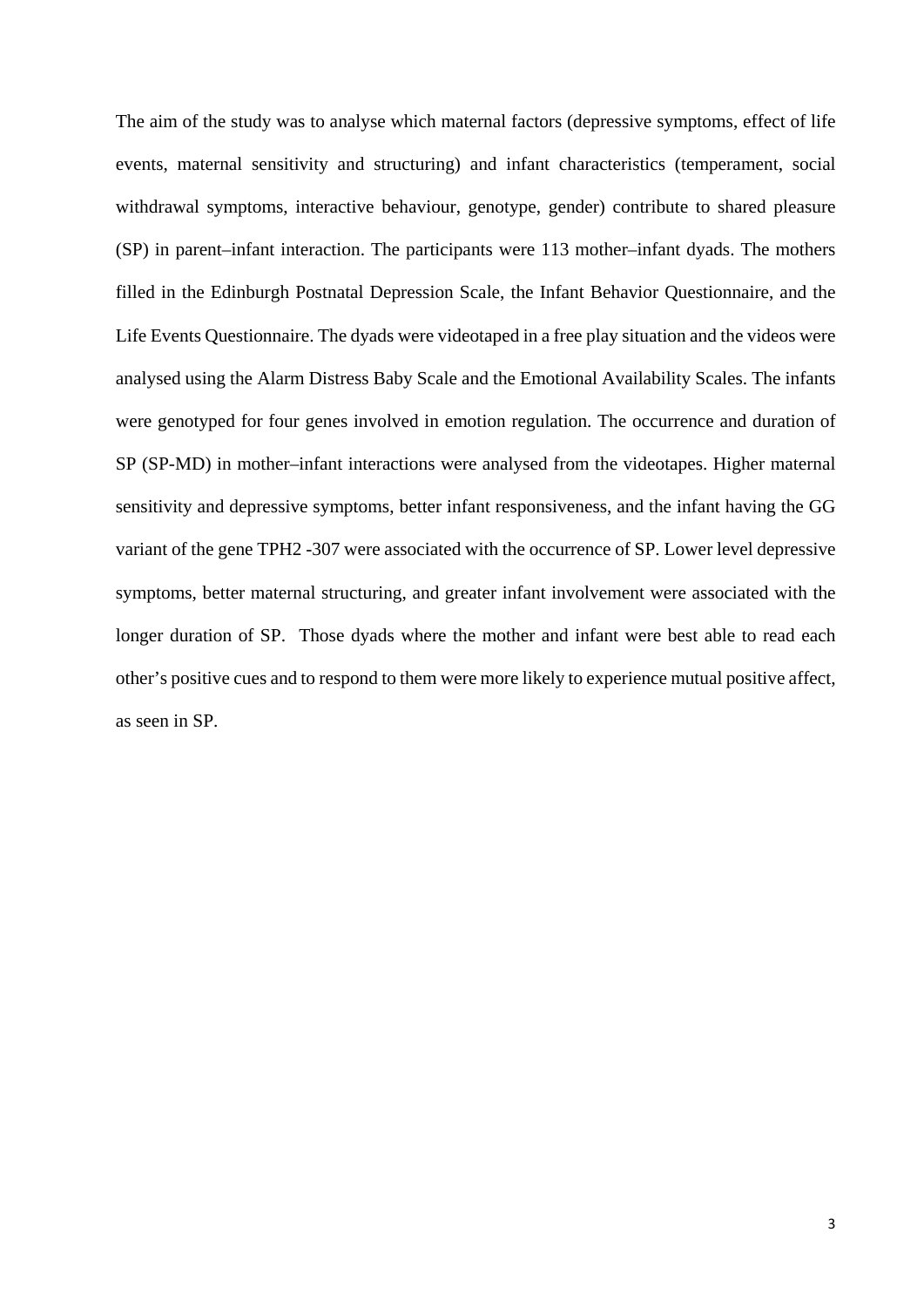From an evolutionary perspective, emotions are fundamentally integrative and interconnecting, in addition to being a means of sharing between individuals (Cole et al., 1994; Darwin, 1872; Siegel, 2001). Facial expressions conveying basic emotions (e.g. happiness, sadness, anger, fear) are considered a universal and fast-operating channel for communicating whether one is about to attack, flee, or embrace (Ekman, 1971). Throughout our lives, emotions influence cognition, especially attention, memory, and reasoning (Dolan, 2002). Emotions also bind us to one another in long-term, mutually beneficial relationships, including the parent–child relationship (Schelling, 1963; Trevarthen & Aitken, 2001).

Positive emotions – including joy, happiness, affection, empathy, and compassion – are fundamental markers of an individual's well-being, and are independent of negative emotions (Watson & Tellegen, 1985). Both smiling and laughter produce opioid release, a lower respiratory rate, and activity in the autonomic nervous system; furthermore, the ability to have fun and experience joy has been shown to be connected to psychological resilience and favourable health outcomes (Bonanno, 2004; Dockray & Steptoe, 2010). Positive emotions shared in meaningful relationships build people's physical, intellectual, social, and psychological resources throughout their lifespan (Fredrickson, 2004; Ramsey & Gentzler, 2015). Positive affectivity can be seen as reward-motivated behaviour, and subjective positive affectivity can be seen as an emotional state elicited by rewards (Rolls, 1999; Schultz, 2000). In humans, the ability to experience positive affect like pleasure and contentment, and the ability to show this with smiling and laughter, emerges early in development (Emde & Harmon, 1972). At the age of two months, emotional expressions are coordinated with visual attention, and interactions including sequences of shared smiles emerge in parent–infant dyads (Feldman, 2007). An interesting recent finding showing that direct gaze strengthens bidirectional adult–infant neural connectivity during communication (Leong et al., 2017) raises the question of whether the shared smile with simultaneous eye contact might have a role of its own in early interaction.

Infants develop their ability to experience, share, express, and regulate positive affective states from parent–infant interaction, with the parents' empathic understanding and attunement to the infant's affective state creating the basis for the infants' own emotion regulation (Manian & Bornstein, 2009; Schore, 2001). Maternal sensitivity is the mother's ability to perceive and infer the meaning behind her infant's behavioural signals, and to respond to them promptly and appropriately; high maternal sensitivity has been associated with better infant outcome (e.g. Blehar, Lieberman, & Ainsworth, 1977; Bornstein & Tamis-LeMonda, 1989; Mäntymaa et al., 2004). Another feature of good parent–infant interaction is the parent's ability to structure the environment and interaction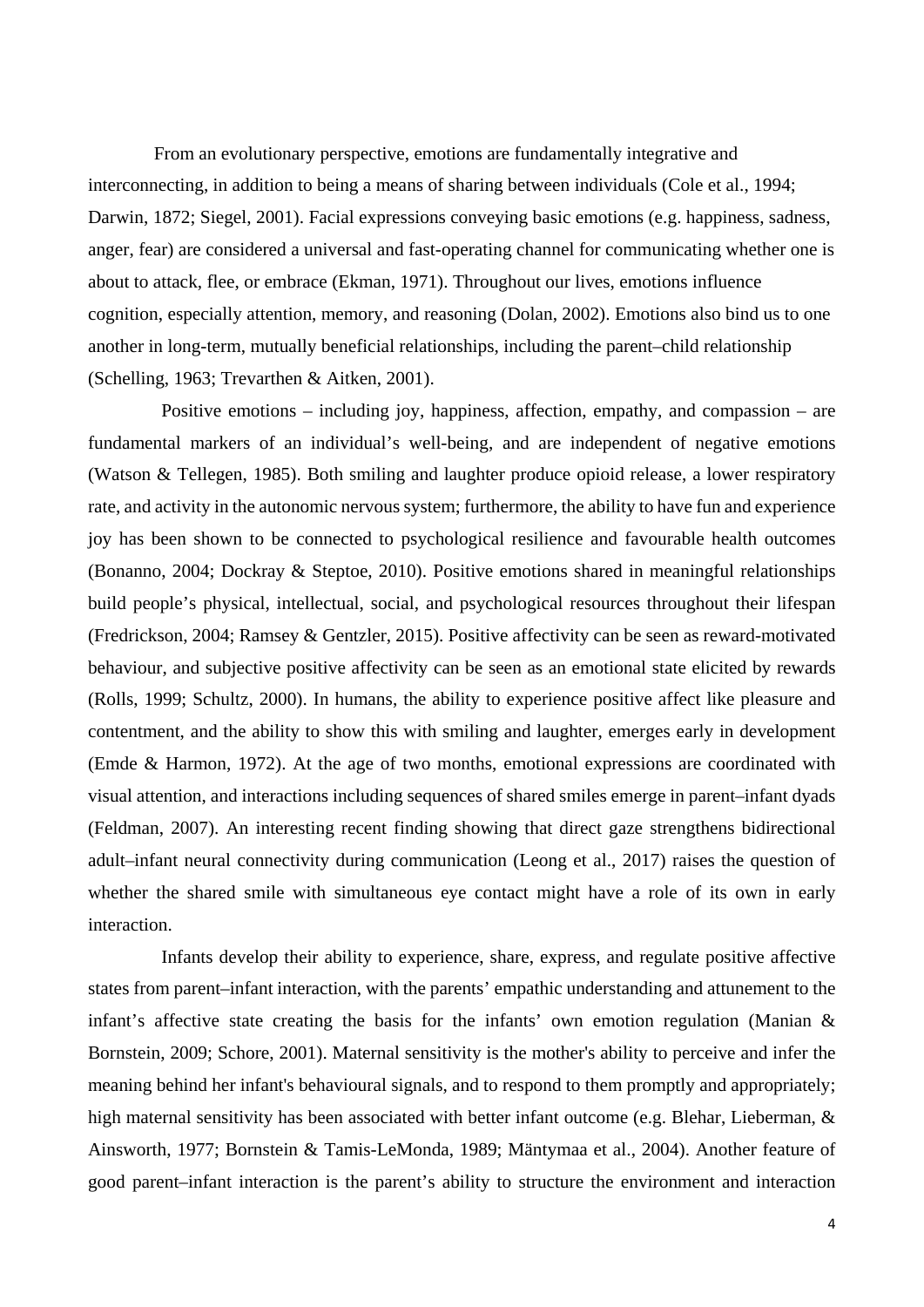situations so that the infant can be an active partner in the dyadic interaction and perform in an optimal way within his/her capacity (e.g. Biringen, 2008; Stern, 1971). Maternal behaviour in interaction is associated with the amount of expressed positive emotions: when mothers direct positive behaviours towards their infants, infants start to respond more frequently to them (Kaye & Fogel, 1980; Olino et al., 2011). In typical development, the amount of expressed positive emotions between a mother and her infant increases with time (Denham, Lehman, Moser, & Reeves, 1995; Malatesta, Grigoryev, Lamb, Alvin, & Culver, 1986; Olino et al., 2011), although Sallquist et al. (2010) have reported a decline after 19 months of age.

Many factors contribute to maternal behaviour in interaction. Many studies across diverse ethnic and socioeconomic groups have shown that maternal postnatal depression is associated with less optimal parenting behaviour and negative child outcome (Field, 2010; Goodman et al., 2011; Wachs, Black, & Engle, 2009). However, there is some variability across studies. Campbell, Cohn, and Meyers (1995) found that women whose depression lasted six months were less positive with their infants than women whose depression was more short-lived, and their babies were less positive during face-to-face interaction. Lovejoy, Graczyk, O'Hare, and Neuman (2000) found a strong association between parental depression and negative parenting behaviours, but only a weak association between depression and lowered positive parenting behaviours, while Field et al. (2006) found that depressed mothers and their infants expressed fewer positive emotions and spent more time matched in negative behavioural states than in positive behavioural states. Respectively, in their meta-analyses, Goodman et al. (2011) found a stronger association between maternal depression and negative rather than positive child affectivity. It seems that despite their depression, some mothers show good interaction with their children (e.g. Field, Hernandez-Reif, Schanberg, & Kuhn, 2003; Frankel & Harmon, 1996). According to Field et al. (2003), infants of 'good interaction' depressed mothers were less dysregulated, which may have contributed to their mothers being 'good interaction' partners. The balance between positive and negative emotions shared in parent–infant interaction and the infant's own characteristics could be factors explaining the variation found in the outcome of depressed parents' children.

In addition to postnatal depression, both stressful life events and daily stressors may have a negative impact on parenting behaviours (Abidin, 1992; Dyb, Jensen, & Nygard, 2011; Tein, Sandler, & Zautra, 2000). Psychological distress caused by stressful life events may make parents more negative, intrusive, and hostile towards the infant's or toddler's attempts at autonomy and social behaviour, and less sensitive and responsive in face-to-face interactions (Campbell, 1995; Choe, Olson, & Sameroff, 2013; Tein et al., 2000). The infants of mothers who were under greater stress were less responsive and less clear in the cues they provided, suggesting that a circular feedback loop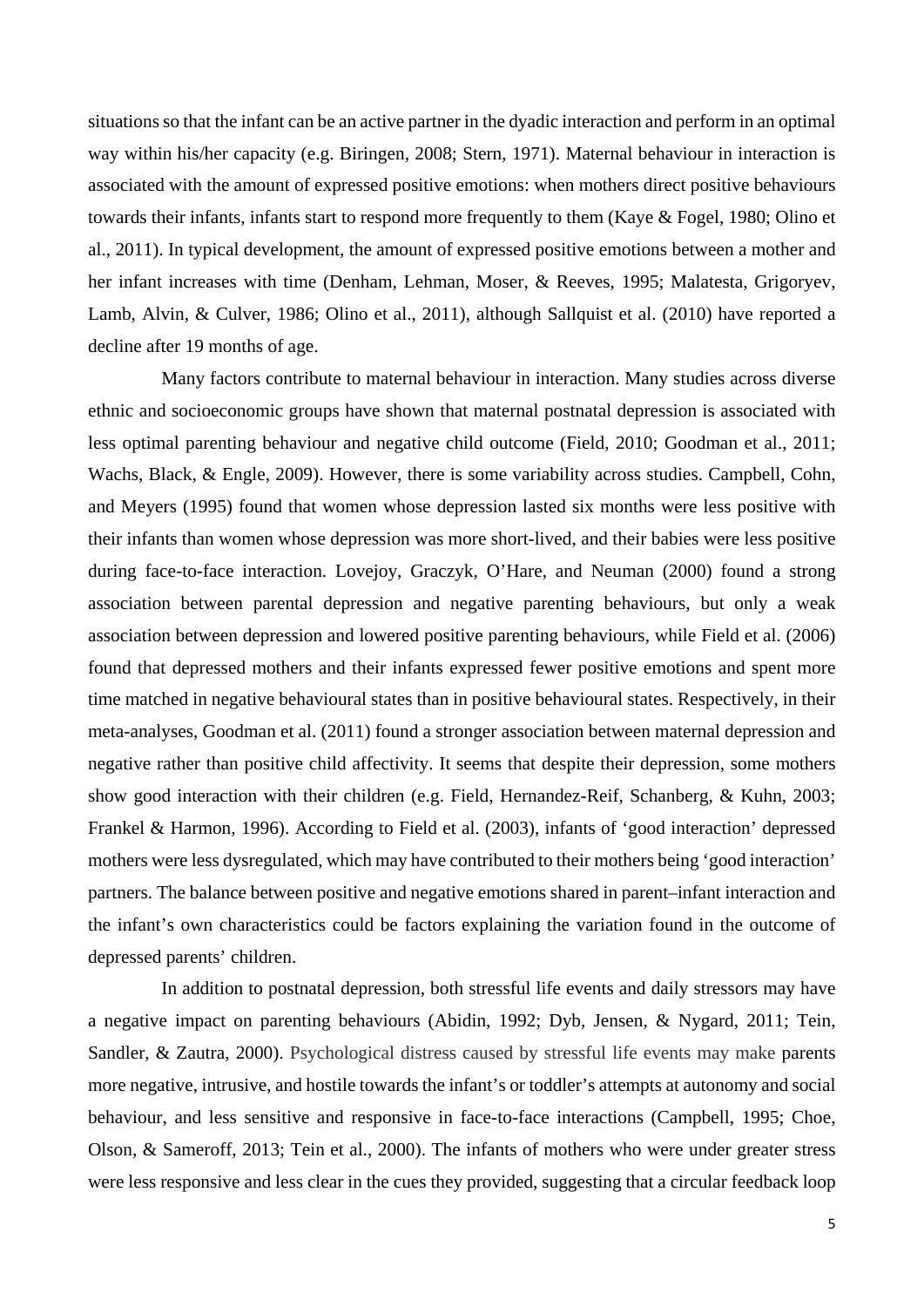may exist in such relationships (Crnic, Greenberg, Ragozin, Robinson, & Basham, 1983). This in turn can result in poorer self-regulation skills and increased negative affectivity (Boe et al., 2014; Choe et al., 2013). Although there are studies on how people experiencing stressful life events have reported frequent positive emotions (Folkman & Moskowitz, 2000), less is known about how stressful life events may affect the expression of positive emotions in parent–infant interaction.

The level of positive affectivity expressed in parent–infant interaction may also depend on infant characteristics, such as gender and temperament. Temperament refers to biologically based individual differences in behaviour and affectivity that are stable across time and situation (Rothbart, Ahadi, & Evans, 2000). Positive and negative affectivity are often seen as separate dimensions of temperament (Aksan et al., 1999; Rothbart & Bates, 2006) and defined as a set of constitutionally based traits that form the core of the personality and influence the direction of development (Rothbart & Bates, 2006).

In their meta-analysis examining sex differences in various aspects of temperament, Else-Quest, Hyde, Goldsmith, and Van Hulle (2006) found that at the age of 13 months, girls were higher in positive affects than boys, but boys were higher in high-intensity positive affects than girls. They also found only negligible differences in boys' and girls' negative affects. By contrast, a review by Schore (2017) found that three- to four-month-old infant boys showed higher levels of negative affectivity in caretaking activities and were less able to down-regulate their frustration; furthermore, mothers regulated the states of their infant boys less well than they did their infant girls. Schore argues that due to their less mature self-regulation skills, infant boys could be more vulnerable to environmental stressors, such as poor mother–infant interaction, compared to infant girls. Negative affectivity or a difficult temperament have generally been regarded as vulnerability factors, but according to the differential susceptibility hypothesis (e.g. Belsky & Pluess, 2009), they may also be explored as plasticity factors enhancing a developing child's sensitivity to both risk and protective environmental factors.

Infants' interaction skills for signalling their needs include the ability to initiate and maintain eye contact with another person, vocalize, and use facial expressions and body and head movements to engage the caregiver (Emde, 1983; Farroni, Csibra, Simion, & Johnson, 2002; Trevarthen & Aitken, 2001). Infants who are active in signalling involve the caregiver in interaction and respond positively to the parents' or caregivers' actions are more likely to get a sensitive response (Biringen, 2000). Withdrawal is to a certain degree a normal feature of infant behaviour in parent– infant interactions and a way for the infant to regulate the flow of interaction (Cohn & Tronick, 1989; Tronick, 1989). However, increased or sustained withdrawal reaction in infants can be observed in unsatisfactory parent–infant interactions (Guedeney & Fermanian, 2001; Puura, Guedeney,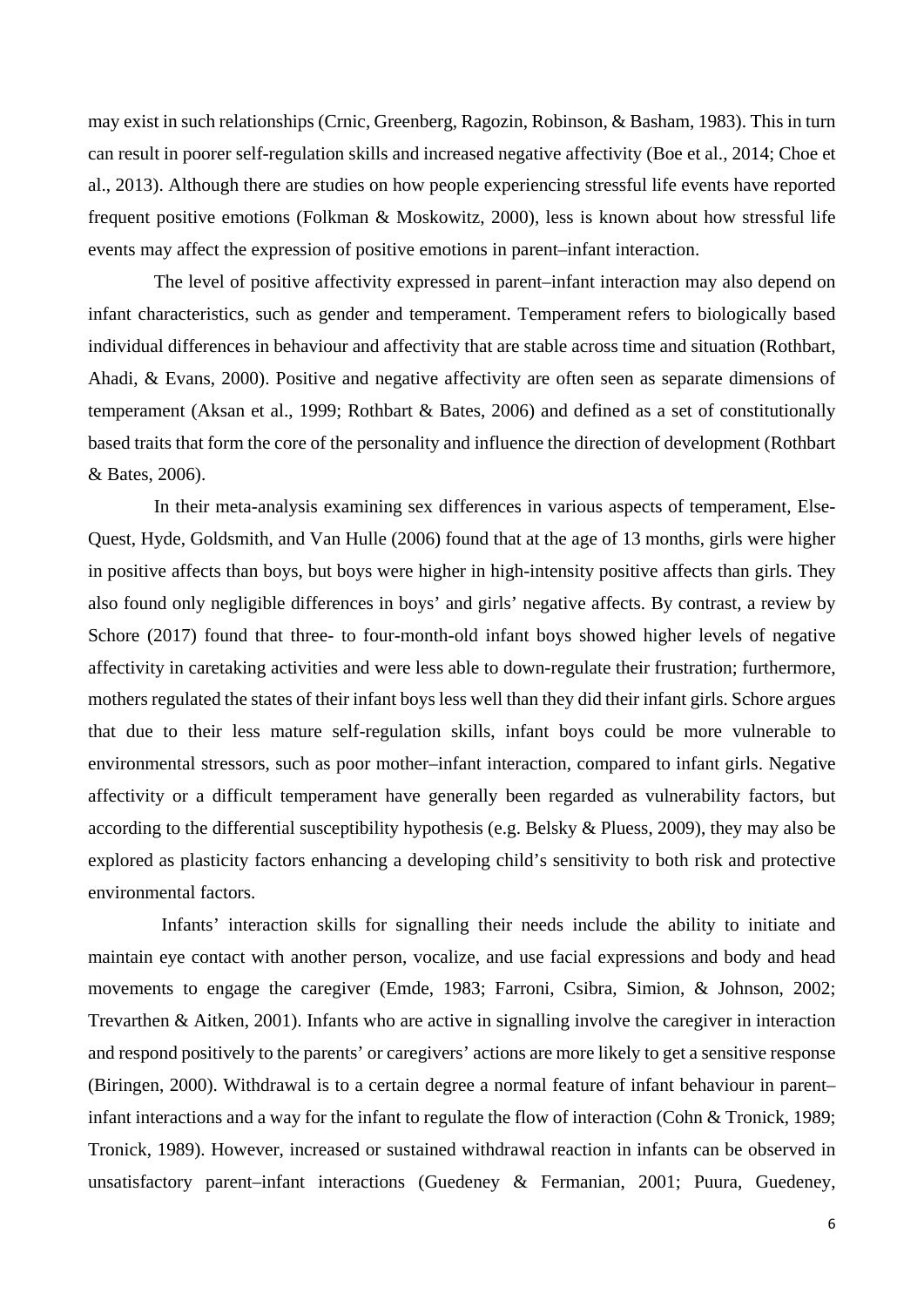Mäntymaa, & Tamminen, 2007). Sustained withdrawal from social interaction may in turn reduce the infant's capacity to notice and respond to expressed positive emotions in interaction with the parent.

Experiencing and expressing emotions may also be dependent on our genetic constitution (Davis & Suveg, 2014). The functional polymorphism of several genes included in the serotonin functions of the brain has been found to be associated with mood regulation in both human and animal research (e.g. Carver, Johnson, & Joormann, 2008; Fakra et al., 2009; Hairiri & Holmes, 2006; Zhang & Meaney, 2010). In their groundbreaking study, Caspi et al. (2003) found that severe childhood maltreatment was associated with more depression symptoms in adulthood in individuals that carried one or two copies of the short allele of the serotonin transporter gene 5-HTTLPR, but not in individuals homozygous for the long allele. More recently, serotonin transporter polyadenylation polymorphism (STPP) has been found to be associated with anxiety and depression in a similar manner, with the G allele associated with increased risk (Hartley et al., 2012). In the serotonin system, functional polymorphism of two other genes – the gene that encodes tryptophan hydroxylase isoform 2 (*TPH2 -703*) and the promoter of the serotonin autoreceptor 1A gene (*HTR1A-1019*) – have also been associated with disorders of emotion regulation (Fakra et al., 2009; Gutknecht et al., 2008). Since the polymorphism of these genes is associated with the risk for negative emotionality at least in unfavourable environmental conditions, it might also play a role in positive emotionality and the infant's capacity to take part in shared pleasure in parent–infant interaction.

Another aspect linked to experiencing shared pleasure with others is the ability and willingness of an individual to engage in interaction. Oxytocin has recently been the subject of interest in many studies because it has been strongly linked to parent–infant attachment, and also to social skills in general (Curley & Keverne, 2005). A consistent pattern has emerged in recent studies linking oxytocin receptor gene (OXTR) polymorphism with levels of prosocial behaviour, ranging from activity in emotion-related brain areas during the perceptual processing of social signals of emotion (Tost et al., 2010; Peltola et al., 2014) to an observed and self-reported degree of empathetic reactions to the emotional states of others (Bakermans-Kranenburg & van Ijzendoorn, 2008; Rodrigues, Saslow, Garcia, John, & Keltner, 2009). In the present study, we wanted to include an analysis of those genetic markers associated with emotional expression and early prosocial behaviour in previous studies.

# RATIONALE AND AIMS FOR THE CURRENT STUDY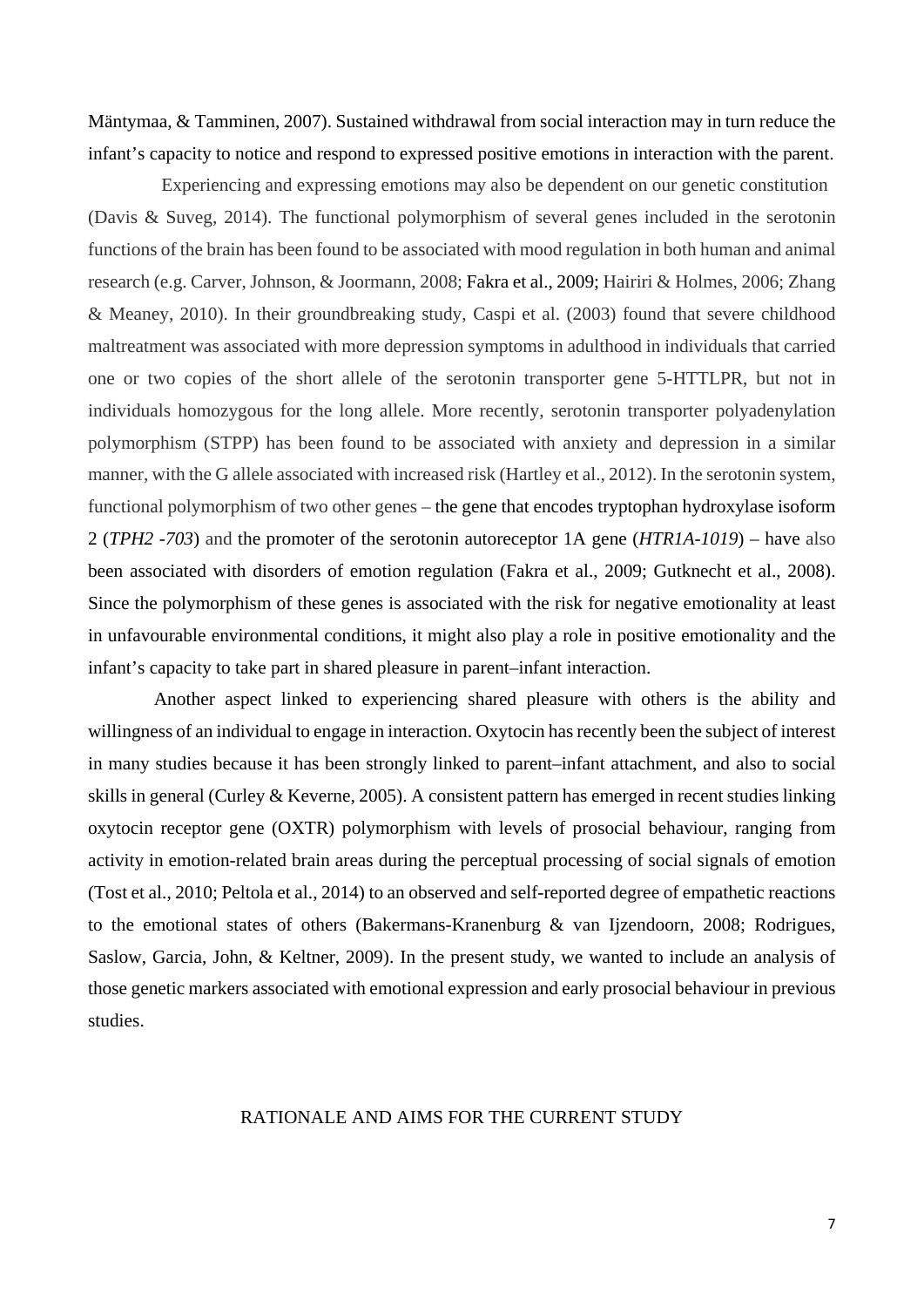Although there are many studies of positive emotion expression or positive affectivity in parent– infant interaction, as far as we know there are fewer studies on positive emotion expression while having simultaneous eye contact. According to Mundy (1995), engaging in eye contact is rewarding to typically developing infants, as it often leads to affectively positive content. Direct eye contact is also associated with higher autonomic arousal, which may indicate a stronger intensity of shared experience in interaction (Kaartinen et al., 2012). We hypothesized that the sharing of a smile or laughter with direct eye contact between a mother and an infant, which we have named shared pleasure (SP), is a marker of high-intensity positive affectivity. Since lower than typical positive affectivity in childhood has been suggested to be an early marker of vulnerability (Olino et al., 2011), we also wanted to study whether SP is associated with resilience, and to determine if it is a simple marker of adequate parent–infant interaction.

To study SP as a phenomenon in early mother–infant interaction, we have utilized video material from a previous study conducted at the University of Tampere (see Puura et al., 2005 for details) and new material. In our first SP study with a sample of 58 two-month-old infants and their mothers (Mäntymaa et al., 2015), we found that infants in dyads with a longer mean duration of SP (SP-MD) showed fewer internalizing and externalizing problems two years later, and that SP also buffered the influence of parental psychopathology on child development. Thus, our previous hypotheses of SP being associated with resilience received some support.

Our specific aim in the present study was to analyse in more detail which maternal and – in particular – infant characteristics contribute to the occurrence and longer duration of SP sequences in parent–infant interaction. The characteristics hypothesized to be related to SP included maternal behaviours associated with good parent–infant interaction (i.e. high parental sensitivity and structuring), and factors associated with high maternal sensitivity, such as non-depressed maternal mood and the mother's perception of low stress despite recent stressful life events. From the infants' side, we hypothesized that characteristics associated in previous studies with expressed positive emotions in interaction with the mother – such as high infant responsiveness to parental bids, the high involvement of the parent, positive infant temperament, female gender, and a lack of infant social withdrawal – would be associated with more SP. We also hypothesized that presumably favourable allele variants of genes associated with emotion regulation and social behaviour would be associated with SP. In the final analysis, we tested whether the presumably unfavourable allele variants of the chosen genes and positive and negative affectivity would be plasticity factors, as suggested in differential susceptibility theory (Belsky & Pluess, 2009).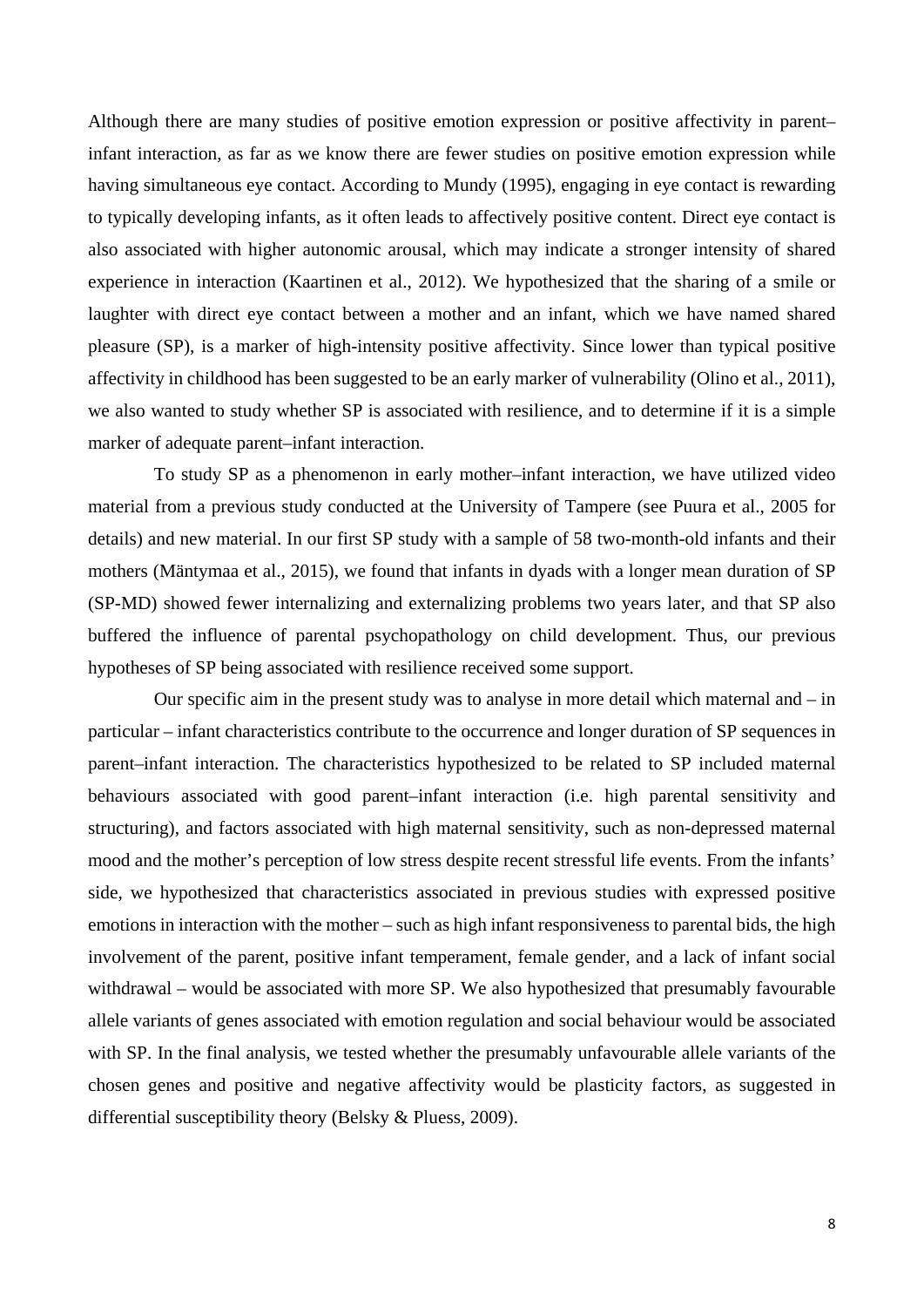#### **METHOD**

#### *Participants and procedure*

The current study was initially designed for assessing infant social cognition and emotion regulation, with the sample size planned to be 120 mother–infant dyads. A recruitment letter along with an opt-in/ out postcard was sent to all parents of infants born in the Tampere city area (i.e., within 10–15 km of the city centre) who fitted the age range of the proposed study, i.e. the infants were  $\lt 5$  months at the time of recruitment. The names and birth dates of the children and the addresses of the potential participants were obtained from the Finnish Population Information System. The participants of the study were the first 120 mothers volunteering to participate in the study who met the inclusion criteria. Recordings of mother–infant interaction were obtained from 113 mother–infant dyads (94% of the initial sample). For 109 of them, study questionnaires were available, and for 96 of them, infant genetic data were available. Complete datasets were available for 94 dyads. For the remainder, the data were missing at random. The study was approved by the Ethics Committee of Pirkanmaa Hospital District.

Parents who indicated their interest in the study by responding to the recruitment letter with the opt-in postcard were called to confirm their interest in participating. During the telephone conversation, a pre-screening consisting of yes/no questions was conducted in order to ascertain whether the infant met the inclusion criteria for the study, i.e. full-term birth between 37 and 42 weeks' gestational age, birth weight > 2500 g, and no history of visual or neurological abnormalities. The purpose of the study and the methods used for collecting the data were explained to the participants who met the inclusion criteria. After answering any of the parent's questions and following the parent's decision to participate, the researcher scheduled an appointment and sent appropriate instructions regarding the laboratory visit for the neurocognitive testing of the infant at 5 and 7 months of age (Forssman et al., 2014; Peltola, Forssman, Puura, van Ijzendoorn, & Leppänen, 2015; Yrttiaho, Forssman, Kaatiala, & Leppänen, 2014). Written, informed consent was obtained during the first visit.

To collect background information and control for potential confounding variables, e.g. postnatal neurological problems, the parents were given a set of questionnaires at the end of the infant neurocognitive testing visit. Parents were asked to fill out the questionnaires at home and return them in a pre-paid envelope. The questionnaires included 1) a general infant health and life events inventory for the mothers, 2) the Edinburgh Postnatal Depression Scale for assessing current depressive symptoms in mothers (Cox, Holden, & Sagovsky, 1987), and 3) the Infant Behavior Questionnaire for assessing infant temperament (Rothbart, 1981). Mothers were also asked to make an appointment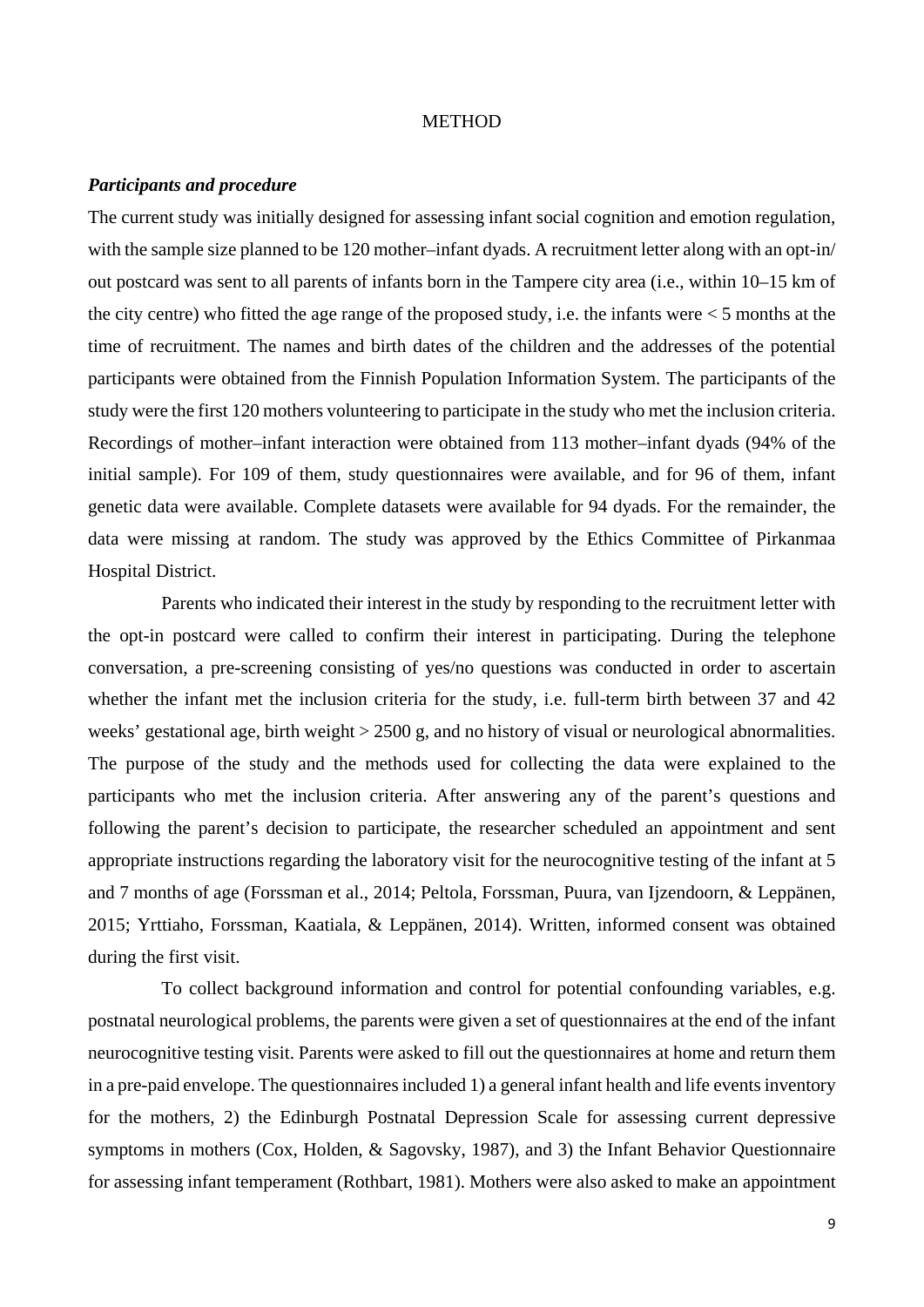at the Laboratory Centre of Tampere University Hospital, where a single blood sample (3.0 ml EDTAwhole blood) was taken from the infants by an experienced laboratory nurse. The samples were stored in a freezer at -20 °C.

For the purposes of examining maternal and infant interactive behaviour, a research assistant visited the mothers at their home within two weeks of the laboratory visit at 7 months and videotaped 15 minutes of free play between the mother and infant. The mothers were instructed to play with their infant in the same manner as they usually would. No further instructions were given to the mothers about the use of toys or how to interact with the infant. In an unstructured situation, we hoped that the dyadic interaction would be as natural as possible even in the presence of a research assistant and camera, and thus represent the way each dyad would engage in SP. The research assistant was instructed not to interfere with the interaction of the dyad, but to try to keep the faces of both the mother and infant in the frame at the same time as much as possible.

All 113 videos were first coded for SP, then after several months' break for the parent– infant interaction, and finally – again after several months' break between the codings – for the possible symptoms of the infant's withdrawal from social interaction.

### *Measures*

*SP in parent–infant interaction* was analysed from the first 5 minutes of the recorded play interaction. SP in parent–infant interaction was defined as the parent and the child sharing positive affects in synchrony. This had to be expressed in a facial expression as the curving of the mouth into a smile or laugh with gaze contact and a simultaneous or synchronized beginning and ending. Tapes were first observed at full speed, and all possible sequences of SP were sought and tagged. The tagged parts of the videotapes were then reviewed at half-speed, and the beginnings and endings of the SP sequences were registered second by second. To assess interrater reliability, 15 videos (13%) were rated by two independent coders. The kappas regarding the SP variables used in the analysis – i.e. the occurrence of SP sequences and the mean duration of SP ( $< 0.5$  or  $> 0.5$  s) – were 0.91 and 0.43. The respective rates of interrater agreement were 96% and 83%. These rates may be regarded as strong and satisfactory, respectively (Healey, 2012; Altman, 1999). The *mother and infant's interaction behaviour* was analysed from the remaining 10 minutes of the videotapes with the Emotional Availability Scales, 4<sup>th</sup> edition (EAS; Biringen, 2008) for 1) parental sensitivity (i.e. ability to notice and respond to the child's needs, expressed emotional warmth in the interaction), 2) parental structuring (i.e. ability to help the child function well in the situation), 3) child responsivity (i.e. the child's response to parental cues), and 4) the child's involvement with the parent (i.e. willingness to engage the parent in interaction). Each scale is rated from 1 to 7, with higher scores indicating more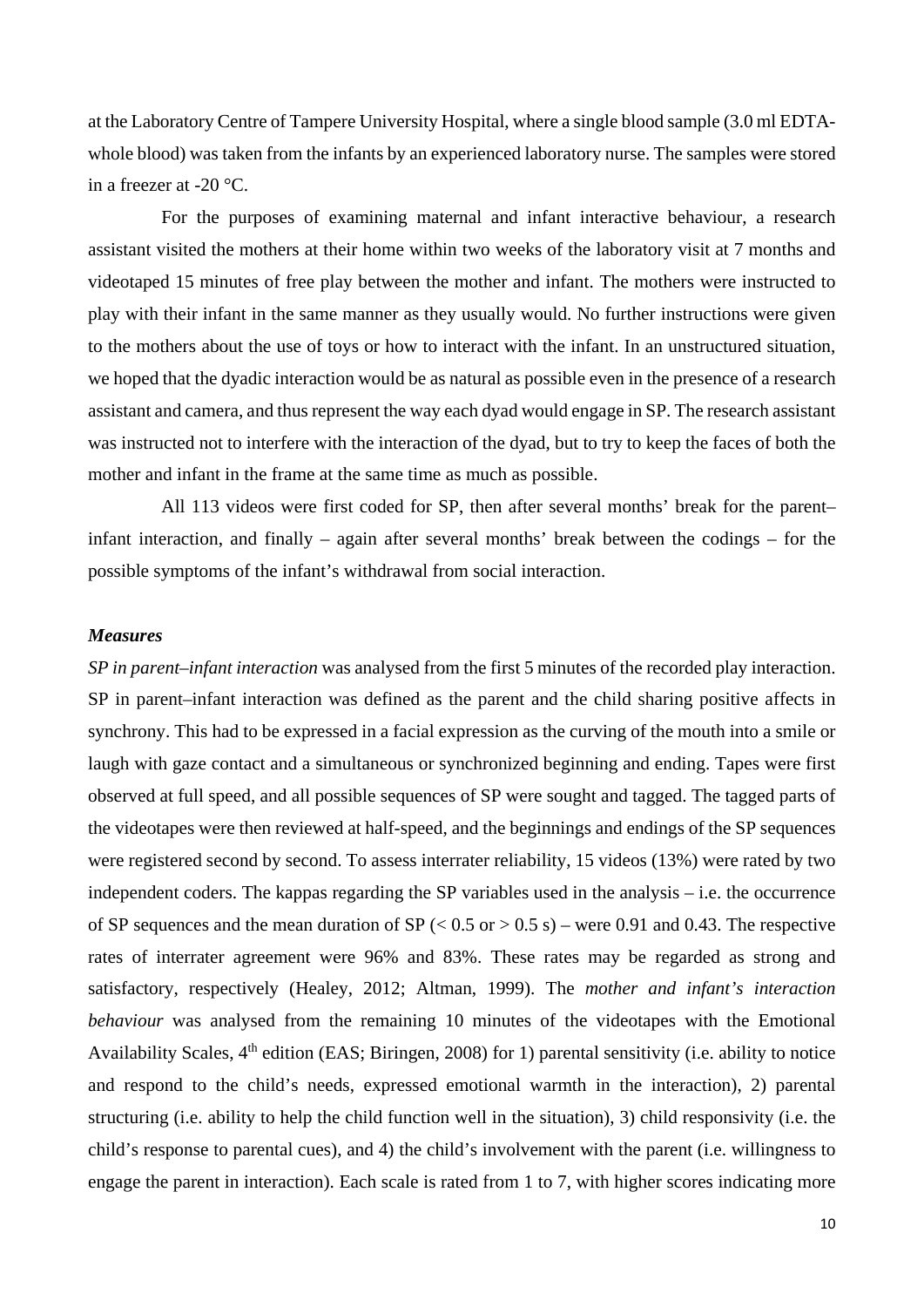optimal behaviour. In the scales, scores of 5 or higher indicate the absence of problems, and scores of 4 or lower indicate problems in the assessed behaviour. All tapes were analysed by a certified coder (KP) trained in the use of the methods and whose interrater reliability for the EAS scales tested against an independent coder (MM) using 20 videotapes was high (ICC 0.98 for sensitivity, 0.95 for structuring, 0.90 for child responsiveness, and 0.97 for child involvement).

The *Edinburgh Postnatal Depression Scale* (EPDS; Cox et al., 1987) is a self-report questionnaire originally designed for screening depression among women during the postpartum period, but it has also been found to have satisfactory validity among non-postnatal women (Cox, Chapman, Murray, & Jones, 1996). The EPDS scale consists of 10 items in which mothers are asked to choose from the options that best describe their feelings during the previous seven days. Each item is scored on a four-step scale from 0 to 3, the maximum score of 30 indicating a high level of depressive symptoms. Scores of 13 or more indicate possible depression, though in some studies a lower cut-off of 9/10 is also used to indicate depression. The EPDS has been validated for Finnish population by Kangasmäki-Nummenmaa (1989) and Tamminen (1990). The Cronbach alpha, calculated from a Finnish sample of 243 mothers with 6-month-old infants (Tamminen, 1990), for the EPDS was 0.89, indicating good consistency of the method in the relevant Finnish population.

The *Recent Life Events Questionnaire* (Brugha, Bebington, Tennant, & Hurry, 1985) is a 19-item self-report on the occurrence and effect of stressful life events during past 12 months. The respondent answers whether he/she has had such a life event ( $no = 0$ ,  $ves = 1$ ), and whether the respondent thinks it is still affecting him/her (no  $= 0$ , yes  $= 1$ ). The scores are summed, with a higher score indicating more stressful events and a stronger effect.

The *Infant Behavior Questionnaire* (IBQ; Rothbart, 1981) is a parental report designed to assess the temperamental characteristics of 3- to 12-month-old infants, with 90 items scored from 0 (does not apply) to 7 (most definitely applies) and describing infant behaviour in everyday situations, such as nappy changes, feeding, and dressing. The items form six subscales: Activity Level, Smiling and Laughter, Distress and Latency to Approach Novel Stimuli (Fearfulness), Distress to Limitations, Soothability, and Duration of Orienting. In a previous study with a Finnish sample of 231 mother-infant/child dyads the Cronbach alphas for the subscales ranged from 0.74 to 0.93 (Komsi et al., 2006). In this study, Positive Affectivity is the calculated mean of the scores for Activity Level, Smiling and Laughter, and Soothability, and Negative Affectivity is the mean of the scores for both distress variables. According to the differential susceptibility hypothesis (Belsky & Pluess, 2009), negative affectivity is regarded as a potential plasticity factor, and the differential susceptibility hypothesis was tested for this marker.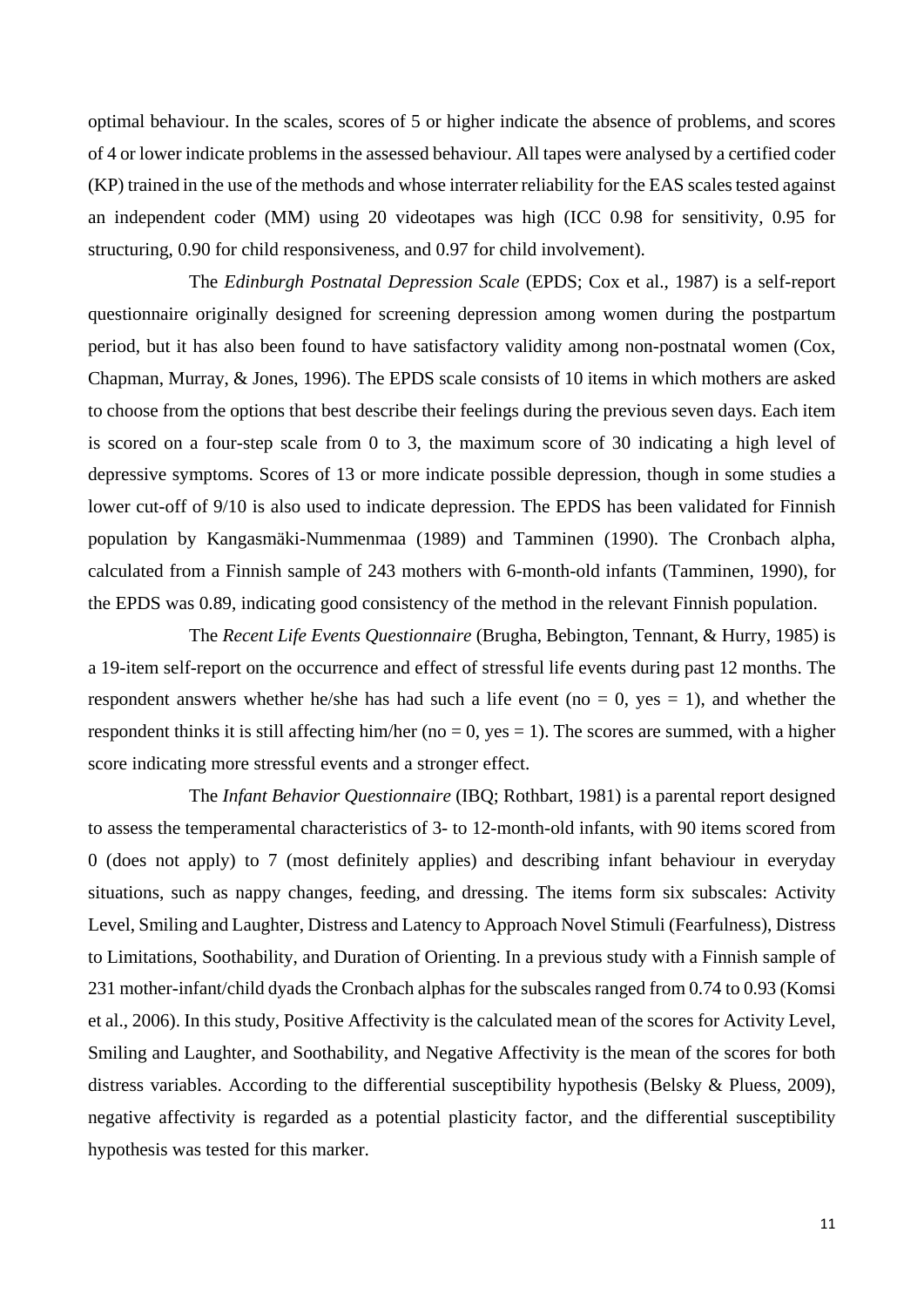The *symptoms of the infant's withdrawal from social interaction* were analysed from the videotapes with the Alarm Distress Baby Scale (ADBB; Guedeney & Fermanian, 2001). The ADBB was designed to detect signs of sustained infant social withdrawal that appears as a result of prolonged stress. It consists of 8 items concerning the behaviour and features of the baby. For each item, a score of 0 represents the best functioning or normality of the infant and a score of 4 represents severe abnormality. A total score of 5 or higher is considered deviant and a sign of infant distress (Guedeney & Fermanian, 2001; Puura et al., 2007). The rating can be done immediately after observation in a live situation or from a videotape recording. The ADBB ratings were done using the whole 15-minute sequence by one of the authors (KP), whose interrater reliability was tested against an independent coder (OI) trained in the method with 20 tapes (ICC 0.95 for total score).

### *Genotyping of the infants*

Blood samples were analysed for the following genetic markers: 1) STPP, *rs3813034*; 2) TPH2 SNP, rs*4570625* (-703 G/T); 3) HTR1A-1019*, rs6295*; and 4) OXTR, *rs53576*. According to earlier research, the favourable variants were hypothesized to be 1) TT (not carrying G) for STPP, 2) GG (not carrying T) for TPH2 -703, 3) GG (not carrying C) for HTR1A-1019, and 4) GG (not carrying A) for OXTR. However, when considering that the genetic variants may be plasticity factors rather than vulnerability factors (Belsky & Pluess, 2009), the differential susceptibility hypotheses were tested for each genetic marker in the preliminary analysis. Genomic DNA was extracted from peripheral blood leukocytes by using a QIAamp DNA Blood Minikit and automated biorobot M48 extraction (Qiagen, Hilden, Germany). Genotyping was performed by using Taqman SNP Genotyping Assays and an ABI Prism 7900HT Sequence Detection System (Applied Biosystems, Foster City, CA, USA). No discrepancies were detected in the genotyping results of duplicate samples.

# *Statistical methods*

Two separate outcome variables, occurrence and longer mean duration of SP sequences (SP-MD), were examined. Preliminary analysis showed that SP-MD was correlated with the total duration of SP (Spearman  $\rho = 0.67$ ), the shortest duration ( $\rho = 0.54$ ), and the longest duration ( $\rho = 0.93$ ), so it could be chosen to represent the duration of SP in further analysis.

SP occurrence was dichotomized as yes/no. Regarding the SP sequence length, technical limitations caused the beginning and end time of very short SP sequences to be the same. In such cases, the duration of the SP sequence was set at 0.5 seconds. SP-MD for each dyad was then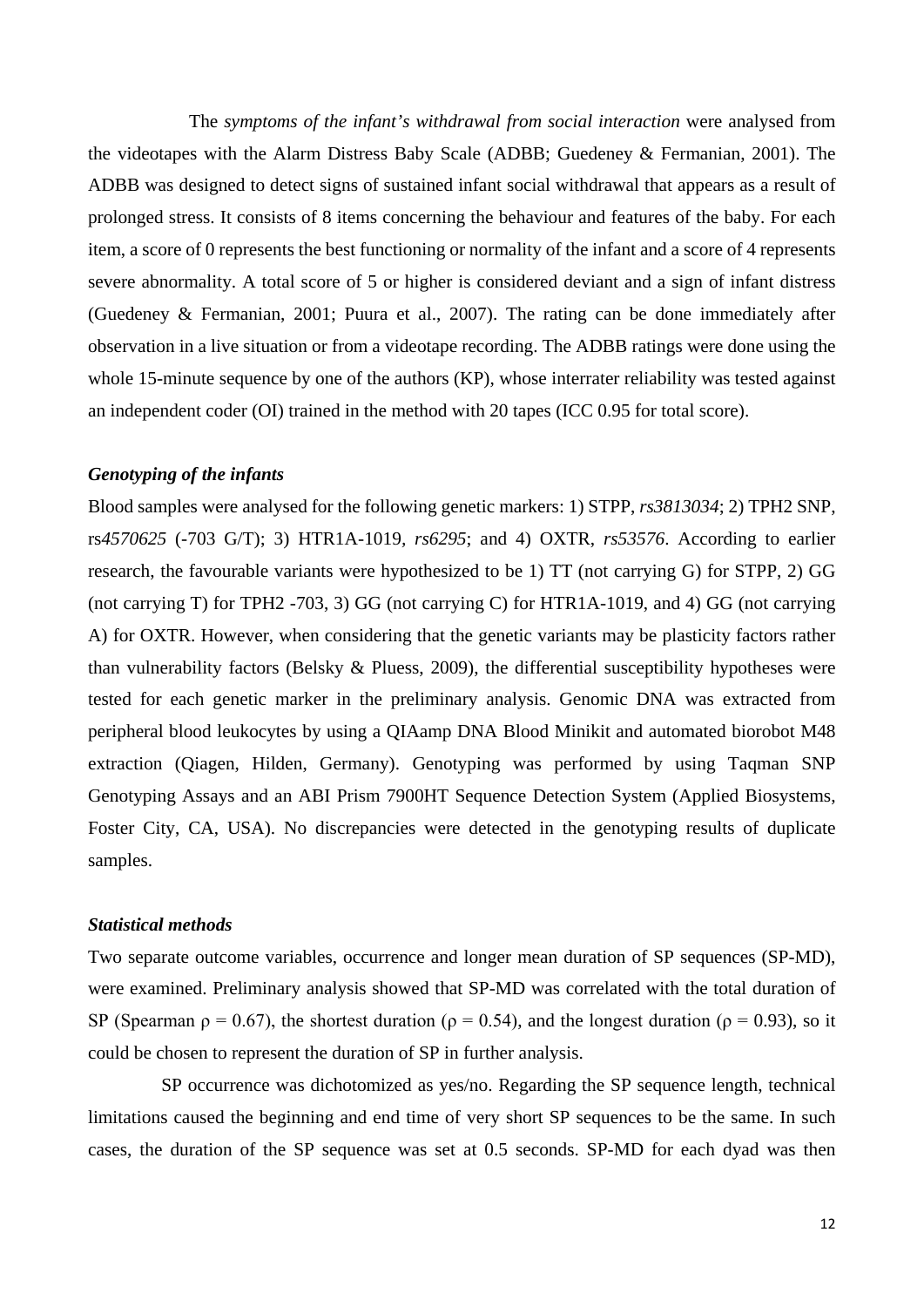calculated as the arithmetic mean of all their sequences. Based on our previous study (Mäntymaa et al., 2015), SP-MD was dichotomized at its lower quartile as  $\langle 0.5 \text{ s}/\rangle 0.5 \text{ s}$ .

The maternal and infant characteristics used as explanatory variables are listed in Tables 1 and 2. The dichotomization of categorized variables used to focus on differences between pathological and normal groups was based either on established cut-off points (EAS and ADBB), on the results of preliminary frequency and cross tabulation analyses (maternal stressful life events and their effect), or, in case of the gene variables, on presumed favourable/non-favourable allele combinations. The EPDS score was used as a continuous variable because of the small number of mothers scoring above the EPDS cut-off point. No established cut-off points exist for IBQ scores.

The associations of each of the explanatory variables with both outcome variables were first examined pairwise for the entire sample as well as separately for mother–son and mother–daughter dyads. For comparisons of dichotomized variables, cross-tabulations with Fisher's exact test were used. When one of the variables was continuous, the Mann–Whitney U test was used because some of the variables were non-normally distributed.

The possibility of differential susceptibility (Belsky & Pluess, 2009) was examined. The susceptibility factors considered were the four genetic markers mentioned above and infant negative affectivity, while the environment factors examined were EPDS, maternal sensitivity, structuring, and maternal life events affecting the mother. Preliminary analyses were conducted to test the susceptibility factor prerequisites: independence of the potential susceptibility factor and 1) the outcome, 2) the environment factors, and 3) the comparison of the outcome values in the groups defined by the dichotomized categories of the potential susceptibility factor and the environment factor under consideration (those with a susceptibility factor and without an environment factor having the largest outcome value and those with both a susceptibility and environment factor having the smallest value). As no evidence of differential susceptibility was seen in any combination, these results are not reported. Finally, to take into account the simultaneous effect of explanatory variables and to find those with the strongest effect, one backward stepwise logistic regression per outcome variable was performed. The explanatory variables that pairwise showed a statistically significant (*p*  $(0.05)$  or an indicative  $(0.05 < p < 0.10)$  association for either or both sexes were entered into the models, together with sex as a potential confounder. The EPDS score was square root-transformed before being entered into the models, as its distribution was highly skewed.

Categorized variables are described as percentages. Because some of the continuous variables had non-normal distributions, the medians and quartiles are primarily reported, but for descriptive purposes means and standard deviations (SD) are shown. The results are reported separately by sex only when there were statistically significant differences between them. All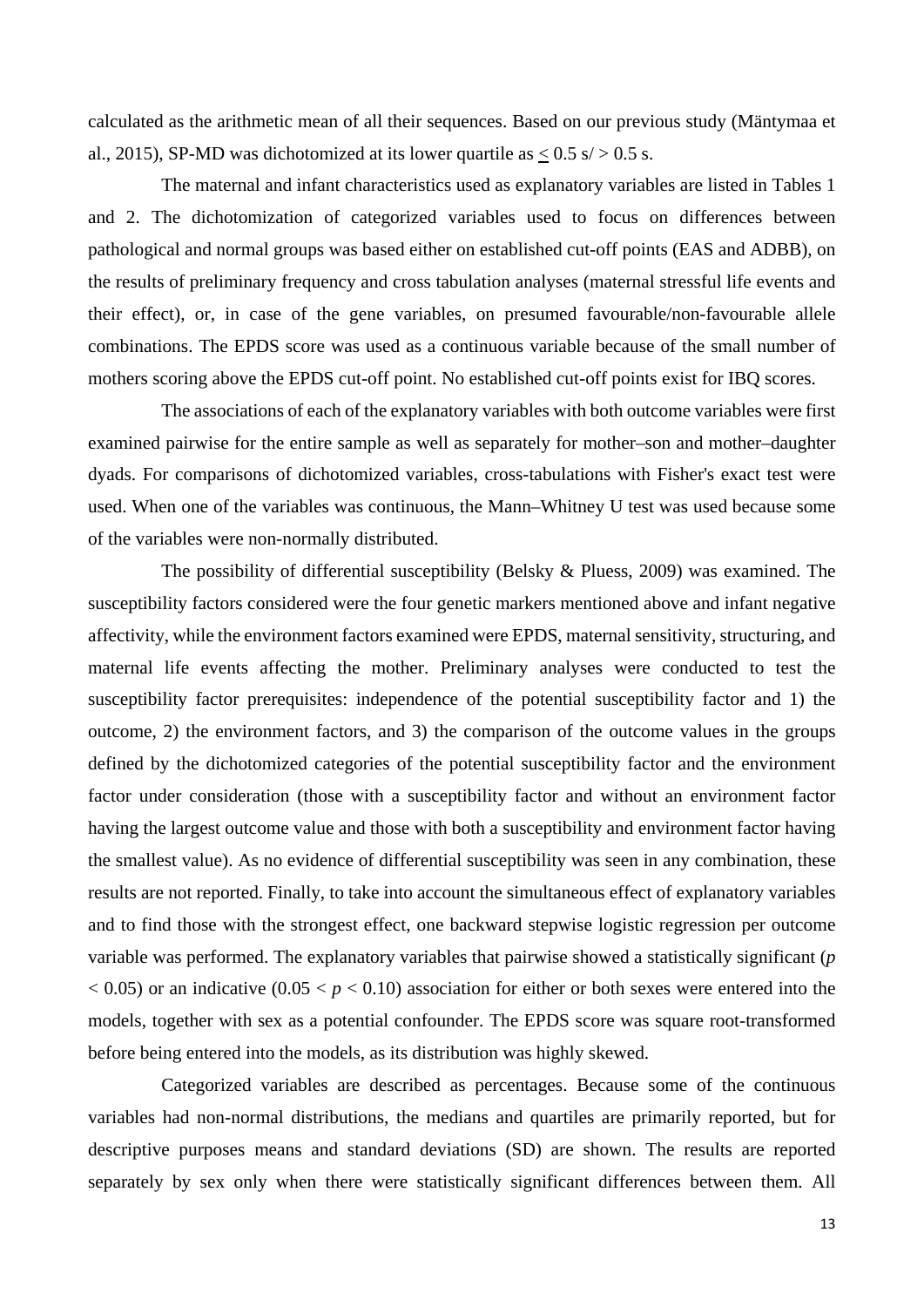analyses, except differential susceptibility, were performed 1) using all cases with non-missing values for the variables involved in each particular analysis ( $n = 96-113$ ) and 2) using only cases with nonmissing values in all variables involved  $(n = 94)$ . As the results were essentially the same for both case selection methods, only those for the first method are reported. *P*-values < 0.05 were regarded as significant. However, values up to 0.10 are reported, because in a rather small sample and with some rather small group sizes after dichotomization, such a *p*-value can indicate a true difference that would be significant in a larger sample. The analyses were performed with SPSS 23.

#### RESULTS

The description of the sample is given in Table 1. The infants were on average 7 months old (SD 4 days), and there was a slight predominance of boys (n= 65, 57.5%). Descriptives of the EPDS and IBQ scores used as continuous variables are shown in Table 1. The characteristics of the categorized variables used in the analyses, indicating the categories applied when dichotomized, are shown in Table 2.

 $==$  Tables 1 and 2 around here  $==$ 

#### *SP in mother–infant interaction*

No sex differences were found in the occurrence of SPs or in SP-MD in this sample*.* The frequency of SP sequences in the dyads ( $n = 113$ ) varied considerably (Table 1). There were 33 dyads (29%) with no SP sequences during the 5-minute free play interaction. For those dyads that had at least one SP sequence  $(n = 80)$ , considerable variability was found in SP-MD (Table 1). In three quarters of the dyads, the SP-MD was longer than 0.5 seconds (Table 2).

 $==$  Table 3 around here  $==$ 

#### *Maternal characteristics and SP*

Two thirds of the mothers scored five or more in maternal sensitivity (Table 2). Better maternal sensitivity was associated with the occurrence of SP for both boys and girls (Figure 1). Sixty per cent of the mothers scored five or more in maternal structuring. Better maternal structuring was associated with longer SP-MD for both boys and girls (Figure 2).

Only five mothers scored above the higher cut-off point in EPDS, indicating depression, while 13 mothers scored above the lower cut-off point; the median score was 5 (Table 1). The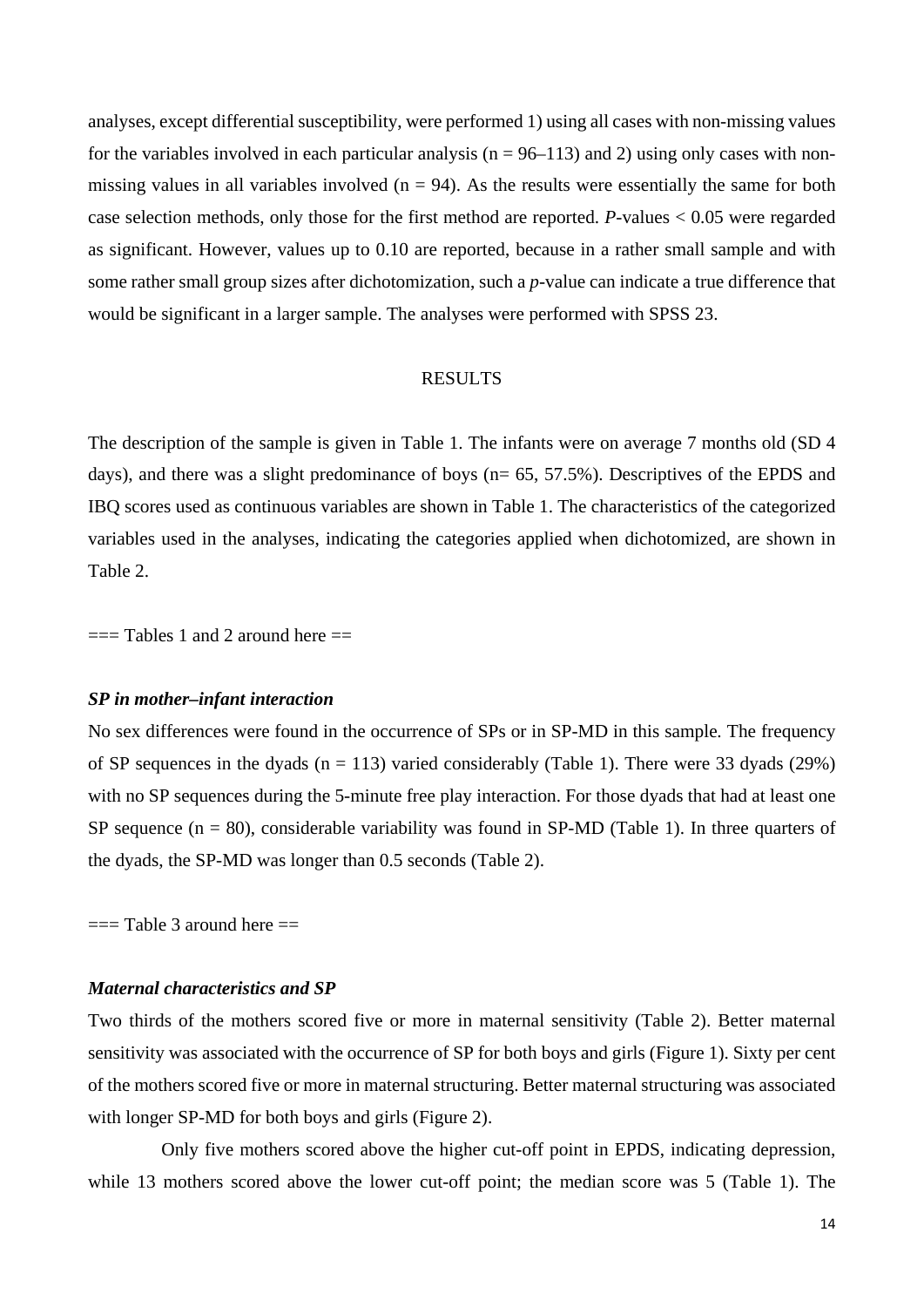maternal depressive symptoms score was associated with SP only for boys (see below in *Sex differences and SP*). In this sample, 73% of the mothers had experienced one or more stressful life events during the 12 months prior to the study (Table 2). Life events were not associated with SP. Some 47% of the mothers with a negative life event reported that it still had an effect on them, and the association with the occurrence of SP sequences was indicative in mother–son dyads (Figure 1).

 $==$  Figures 1 and 2 around here  $==$ 

#### *Infant characteristics and SP*

In the EAS, 65% of the infants scored five or more in child responsiveness and 60% scored five or more in child involvement (Table 2). Child responsiveness in interaction was associated with the occurrence of SP sequences (Figure 1). Boys and girls did not differ in temperament, as examined through IBQ scores for positive and negative affectivity (Table 1). There was a sex difference in the association of negative affectivity and SP (see below).

Two thirds of the infants scored below the cut-off point of 5 in the ADBB, indicating no signs of social withdrawal. There was a significant difference between boys and girls in the median score of the ADBB, with boys scoring higher. There was also a sex difference in the association of ADBB score and SP (see below).

### *Sex differences in SP*

Some sex differences emerged in both maternal and infant characteristics associated with SP. For boys, a higher maternal depressive symptoms score was associated with the occurrence of SP (Table 3), and a lower maternal depressive symptoms score with longer SP-MD (Table 3). For boys, maternal sensitivity was also associated with longer SP-MD (Figure 2). Of the infant characteristics, higher child responsiveness and longer SP-MD were associated for boys (Figure 2). Longer SP-MD was also significantly more common in the group of boys scoring five or more in the ADBB (Figure 2).

For girls, better maternal structuring, greater child involvement, and scoring below five in the ADBB were associated with the occurrence of SP (Figure 1). For girls, infant negative affectivity was also associated with the occurrence of SP (Table 3).

## *Genetic markers and SP*

Of the four candidate genes chosen for the analyses – 1) STPP, *rs3813034*; 2) TPH2 SNP rs*4570625*  (-703 G/T); 3) HTR1A-1019, *rs6295*; and 4) OXTR, *rs53576 –* only TPH2-703, *rs4570625* and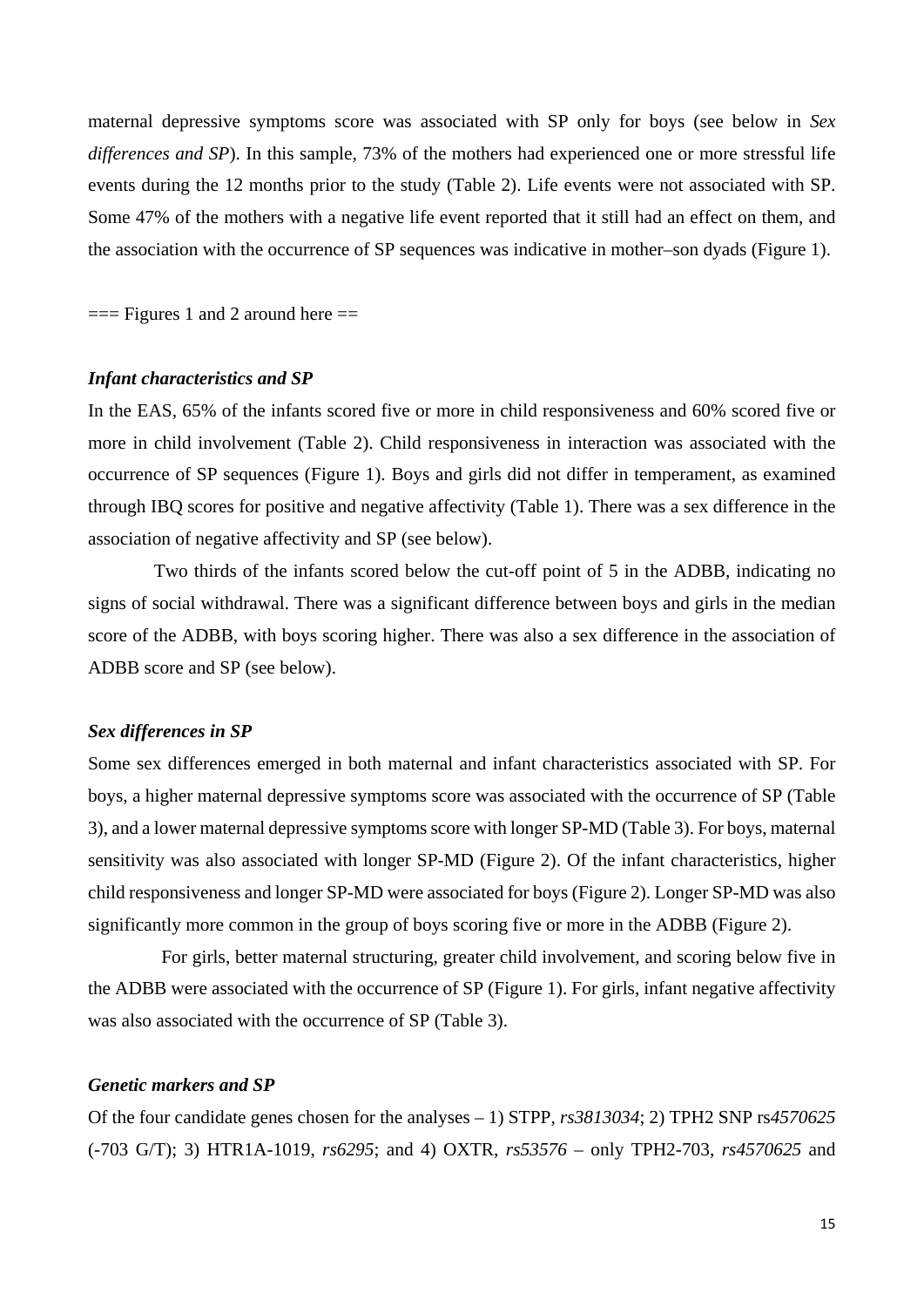HTR1A-1019, *rs6295* were statistically significantly associated with the occurrence of SP sequences; their data are reported below.

TPH2 SNP rs4570625 (-703 G/T) was statistically significantly associated with the occurrence of SP in boys (Figure 1). In the entire sample, the proportion of dyads with at least one SP sequence in the group with the GG allele genotype was 80%, compared to 53% in the group with the GT or TT allele genotype ( $p = 0.006$ ). There was no association with SP-MD.

HTR1A-1019, *rs6295*, dichotomized as shown in Table 1, was indicatively associated with the occurrence of SP sequences in mother–son dyads ( $p = 0.097$ , Figure 1). In the entire group, the proportion of dyads with at least one SP sequence was 50% in the CC allele genotype group and 77% in the group having either the CG or GG allele genotype  $(p = 0.013)$ . There was no association with SP-MD.

# *Combined characteristics and SP*

When the simultaneous effect of variables showing a pairwise association with the occurrence of SP sequences was examined with a backward stepwise logistic regression, it was noted that a higher maternal depressive symptoms score, better infant responsiveness in interaction, and the favourable TPH2 SNP rs4570625 (-703 G/T) genotype of the infant independently contributed to the occurrence of SP sequences (Table 4). When similarly predicting a longer duration of SP sequences, better maternal structuring, a lower maternal depressive symptoms score, and infant involvement in interaction were independent contributors (Table 4).

## DISCUSSION

This was our second study exploring dyadic, shared positive affectivity – which we refer to as SP – in parent–infant interaction. Although the current sample was initially recruited for a study on infant social cognition, it allowed us to investigate the possible connections between those maternal and infant characteristics that might have an impact on SP. According to our results, some maternal and infant characteristics were independently associated with both the occurrence and duration of SP.

Previously Feldman (Feldman, Greenbaum, & Yirmiya, 1999; Feldman, 2003; 2007) has emphasized the importance of sharing positive affects in parent–infant interaction, and further claimed that synchronized positive affects in parent–infant interaction increase the infant's relatedness and are essential for the development of self-regulation. Our criteria for SP were stricter than in previous studies on positive affectivity or positive emotional expressions in parent–infant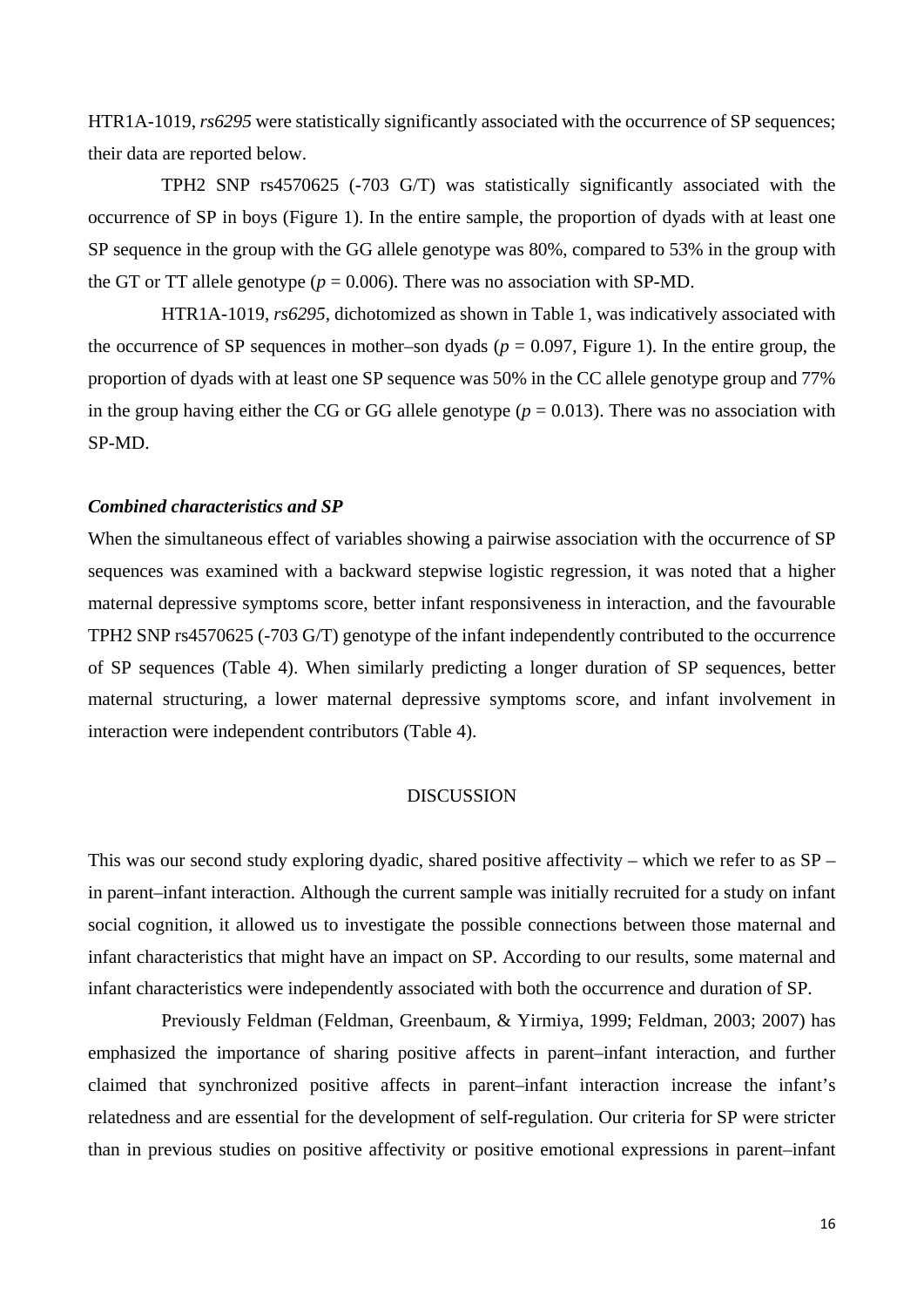interaction (e.g. Olino et al., 2011; Davis & Suveg, 2014), since they included simultaneous eye contact and mutually positive emotional expression.

Through previous literature, we know that after the first two months of life, the gaze becomes the central mode of interpersonal relatedness, and gaze synchrony becomes the main vehicle for social interactions (Wright, 1991). We chose to include eye contact in the criteria, as we wanted to code those moments where we could be sure that both the parent and infant were sharing positive affects at the same time. We also thought that this would lead to a more intensive positive emotional experience for the infant, based on earlier studies with older children where direct eye contact has been connected to stronger emotional valence (Kaartinen et al. 2012). Interestingly, Leong et al. (2017) recently demonstrated that a direct gaze resulted in stronger bidirectional adult–infant neural connectivity.

At least in theory, direct eye contact between a parent and infant while sharing a positive affect could mean a stronger emotional experience for both. It could perhaps be one of the experiences needed for an infant to develop a full capacity for positive emotionality. High positive emotional intensity has also been associated with emotion regulation difficulties and is likely to require a greater regulation effort (Suveg et al., 2010). It will be interesting to see in the follow-up assessments of the sample whether SP in mother–infant dyads is associated with better social and emotional development in the child.

The infants in this study were 7 months old, and interestingly the average number of SP sequences was slightly less and the MD-SP somewhat shorter than in our previous study with 8- to 11-week-old infants (Mäntymaa et al., 2015). The younger infants sat in a baby chair facing their mother, whereas the 7-month-old infants in the current study were able to crawl, and thus spontaneous opportunities for eye contact may have occurred less frequently. Some of the SP sequences were no doubt inevitably lost in the current study, as on some occasions the coder was unable to see the face of the infant and the mother simultaneously. It is also possible that the reduced SP is a genuine phenomenon and related to progressing emotional development. Previously, the amount of positive emotional expressions in interaction has been shown to decline after the age of 19 months (Sallquist et al., 2010). Since we coded only positive emotional expressions with direct eye contact, it is also possible that SP may become more intentional from the infants' side, and the mother's smiles are not as automatically responded to at 7 months as they are at 2 months.

Previous research has linked child positive affectivity to both positive and negative outcomes, and in their review, Davis and Suveg (2014) suggest that it might moderate the relationships between contextual factors and indices of child adjustment and maladjustment. A link between low levels or a lack of child positive affectivity and an increased risk for later depression has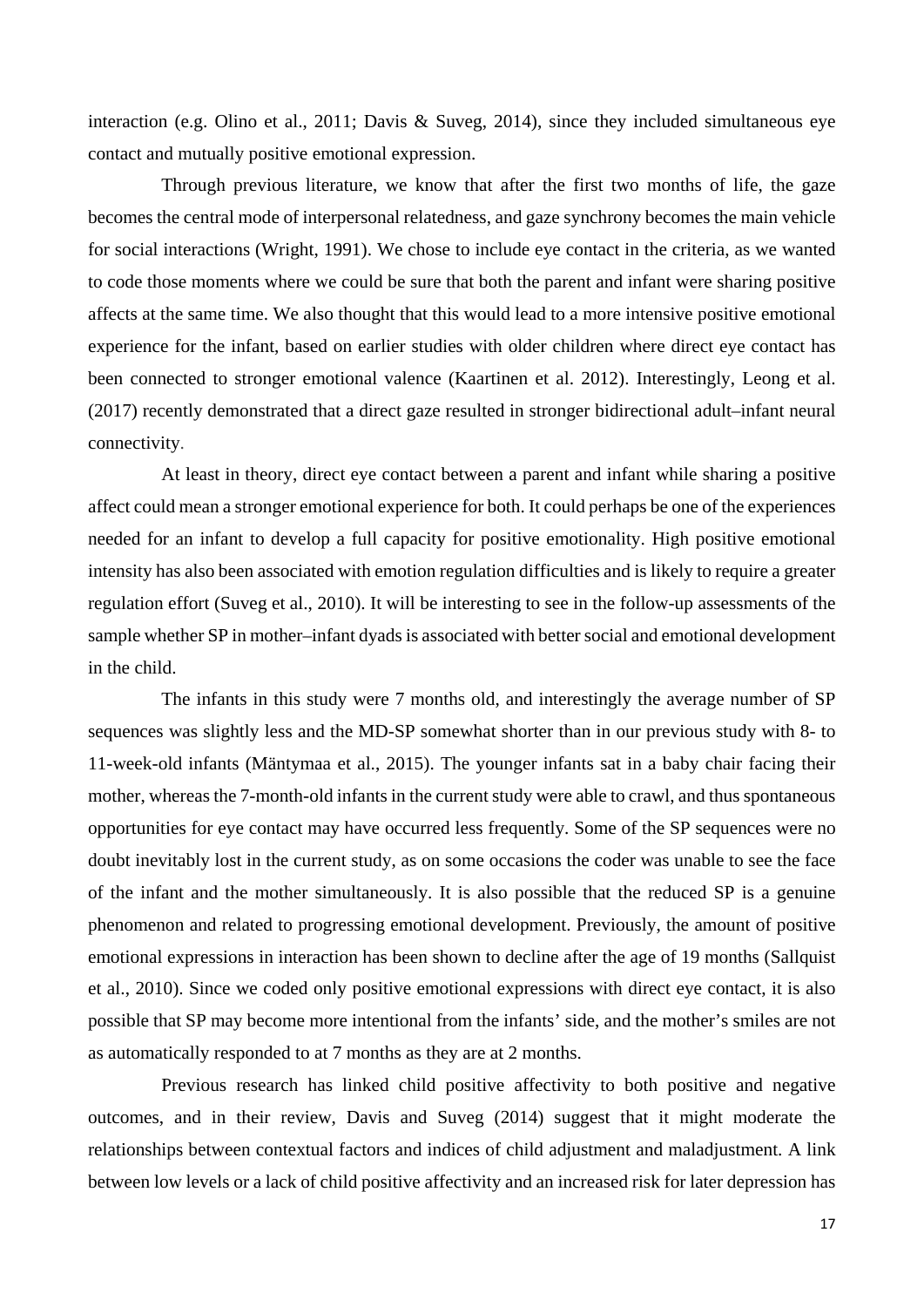emerged in many studies, particularly in families where parents have depressive disorders (Olino et al., 2011; Granat et al., 2017). In our study, 29% of the mother–infant dyads did not have SP in the five-minute time period. The current research team will be conducting follow-up assessments with the sample at the ages of two and five years to better understand the impact of these patterns on child outcome.

In line with several previous studies showing the association of parental sensitivity with positive affectivity in parent–child interaction (e.g. Kochanska, Friesenborg, Lange, & Martel, 2004; Kivijärvi, Räihä, Kaljonen, Tamminen, & Piha, 2005), higher maternal sensitivity was associated with the occurrence of SP. However, sensitivity did not fit into the final model of maternal and infant characteristics independently associated with SP. Maternal structuring was independently associated with a longer duration of SP, and was thus left in the final model. Structuring in dyadic interaction as defined in the EAS manual means the degree to which the adult appropriately structures the child's play and the child accepts the adult's bids to structure (Biringen, 2008). Longer SP was seen in dyads where the mother was able to create opportunities for eye contact and a shared joyful expression, with the infant joining in. According to our findings, structuring could be another important parental characteristic that should be assessed and supported in order to provide longer lasting shared positive emotional experiences for the infant (Mäntymaa et al., 2015).

Since the sample was a population-based volunteer sample, the majority of the mothers participating in the study had few or no symptoms of depression. Maternal depressive symptoms had a similar association with both the occurrence and duration of SP in both the pairwise analysis and the final regression, which we discuss below.

Though stressful life events have in previous studies been associated with poorer parent– infant interaction (Tein et al., 2000; Choe et al., 2013) and lower child positive affectivity (Pesonen et al., 2008), recent stressful life events reported by the mothers had no association with SP in this sample. It is possible that psychologically stressful conditions may not have affected the mothers' ability to experience and express positive emotions with their infants (Folkman & Moskowitz, 2000).

Infant temperament was measured with the maternal report of infant positive and negative affectivity, and in this sample the infants scored more highly for positive affectivity (Rothbart, 1981). In contrast to the previous studies of, e.g. Else-Quest et al. (2006) and Schore (2017), we found no sex difference in measured infant temperament, and infant temperament had no independent association with SP in the whole sample. However, there were some sex differences in the association between infant temperament and SP.

As expected, the majority of infants in the sample did not show symptoms of infant social withdrawal in the ADBB. Nevertheless, the proportion of infants scoring above the cut-off point was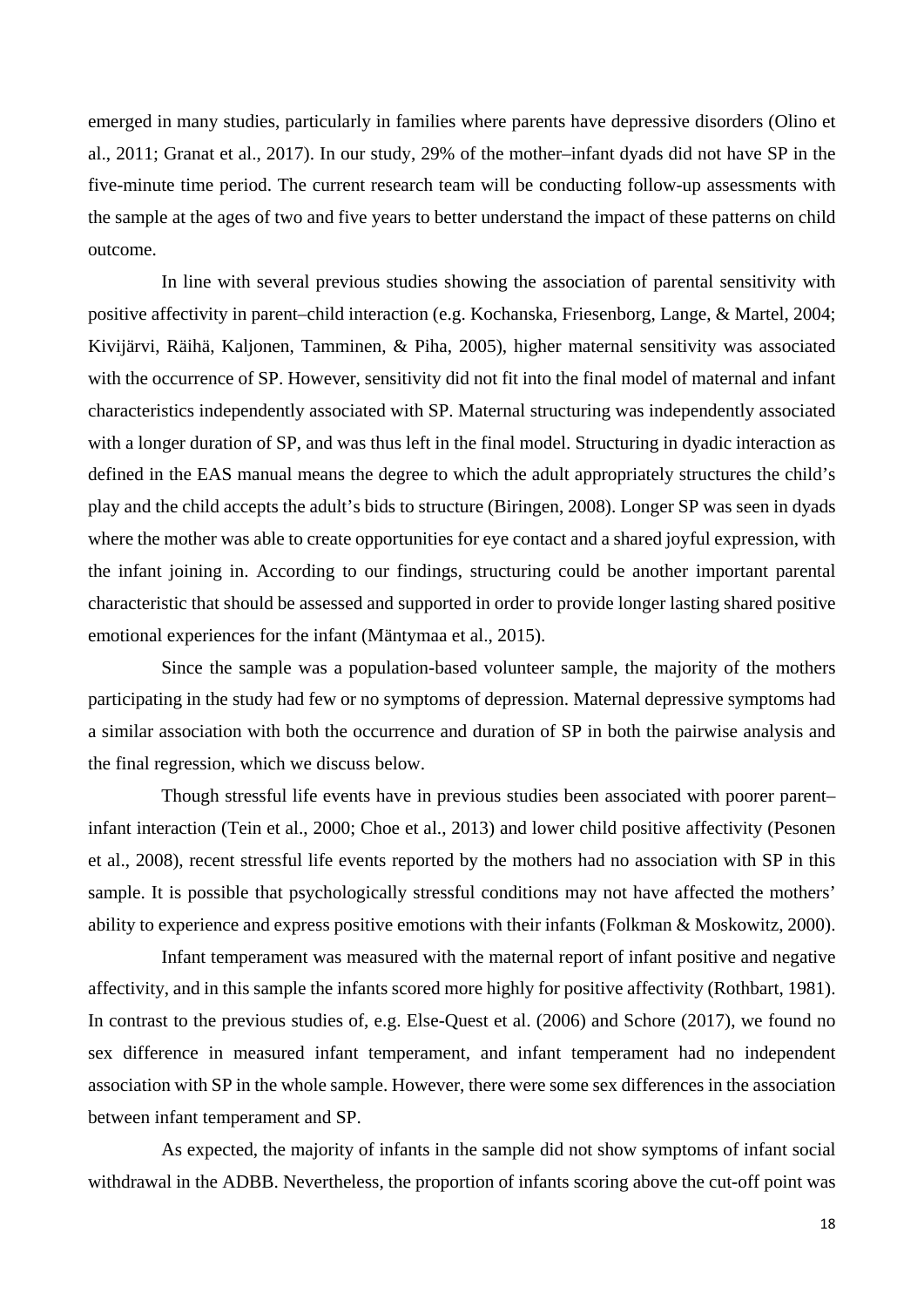remarkably higher than in normal population studies (Puura et al., 2010; Guedeney, Matthey, & Puura, 2013). The volunteer sample may have included more mothers with some kind of problems with their infants compared to a normal population sample. Infant social withdrawal was associated with SP in different ways for boys and girls.

There were some sex differences in our findings. In our sample, mothers were more sensitive in interactions with girls than with boys. Similar findings of mothers displaying more sensitivity towards girls than boys have been reported with both younger (Schore, 2017) and older children (Paavola, Kemppinen, Kumpulainen, Moilanen, & Ebeling, 2006; Tamis-LeMonda et al., 2009). A sex difference was also found for symptoms of infant social withdrawal, with boys showing more symptoms than girls. In previous studies, boys have been found to prefer dyadic interaction and to make eye contact less often than girls (Benenson, 1993; Lutchmaya, Baron-Cohen, & Raggatt, 2002), which may partly explain our findings. On the other hand, our findings are in line with studies suggesting that infant boys may be experiencing less sensitive parent-infant interaction, and that they may also be more vulnerable to sub-optimal parenting (Schore, 2017).

For boys, better maternal structuring and higher infant responsiveness and involvement were associated with longer SP, but the same was not true for girls. Tronick (2007) has stated that boys are more demanding partners in interaction than girls, and they may need more of their mother's support. Our findings fit with Tronick's idea that boys may be less likely to experience longer SP in interaction with their mothers if they are less active in the interaction themselves and their mothers similarly are less able to support them in the interaction.

Infant negative affectivity and a lack of social withdrawal were associated with more SP for girls, but not for boys. Previously, it has been found that infant girls are more attracted to human faces (Lutchmaya & Baron-Cohen, 2002) and smiled more at their mothers than boys (Cossette et al., 1996). It has also been suggested that mothers have fewer difficulties in tolerating negative affectivity in their infant girls, as girls display less intensive negative reactions (Schore, 2017).

Our hypothesis of the possible association between SP and the functional polymorphism of certain genes included in the serotonin functions of the brain was partially supported. In one of our previous studies (Leppänen et al., 2011), relative to TPH2 -703 G/G homozygotes, carriers of the TPH2 -703 T allele exhibited a higher number of missing attention shifts, especially in the context of happy and fearful facial expressions, suggesting that variation in serotonin modulates those early emerging attentional systems that are foundational for the development of more advanced emotional and behavioural capabilities. In the current study, the G allele of TPH2 -703 was significantly associated with the occurrence of SP, and in the final regression model the GG genotype of TPH2 - 703 predicted having at least one SP moment in mother–infant interaction. Our results indicate the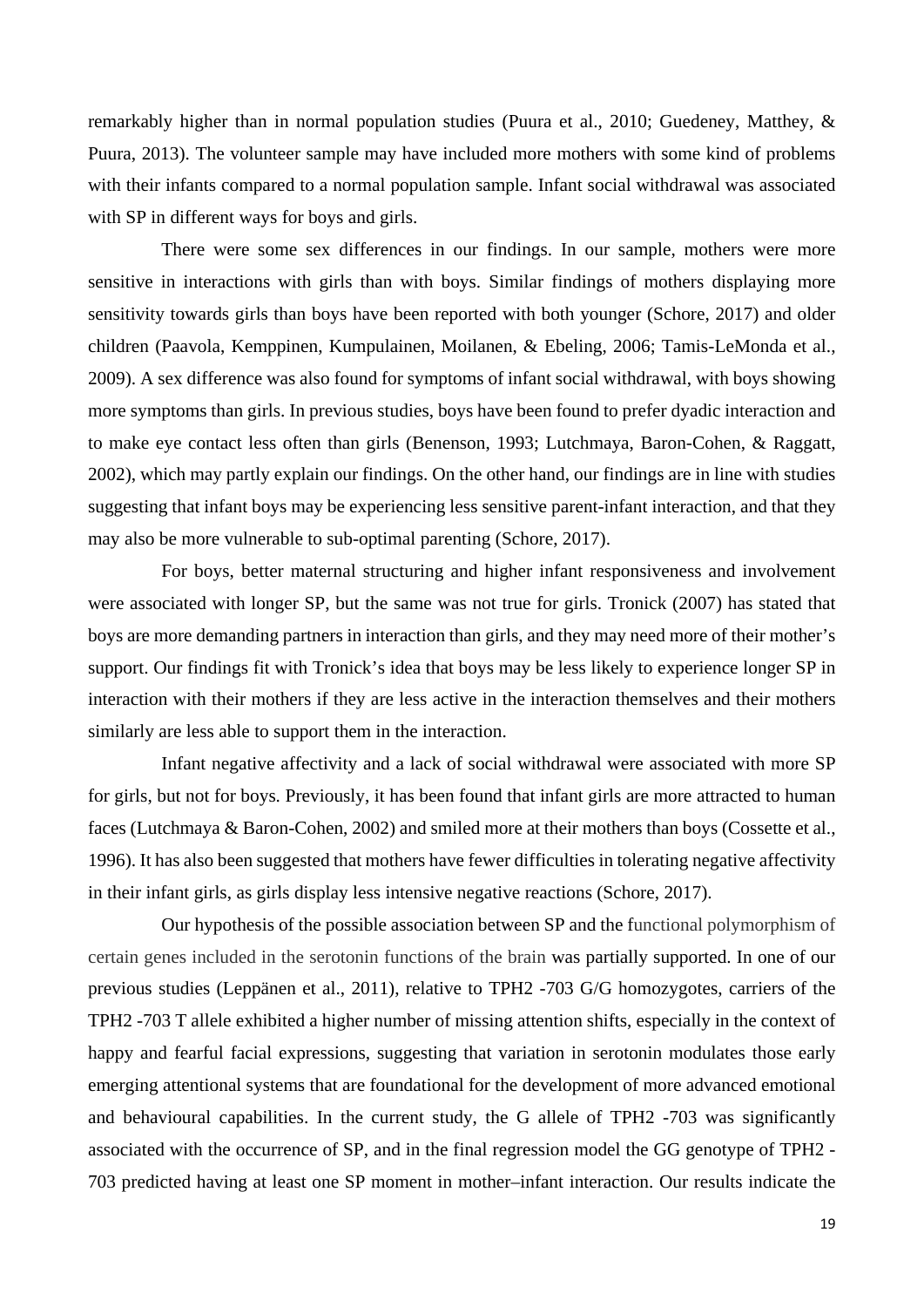possibility that the GG allele variant previously associated with lower risk for depression (Gao et al., 2012) may also play a role in positive emotional development, fitting the transactional model of child positive affects suggested by Davis and Suveg (2014). However, in a recent study, the TT genotype was associated with more a favourable outcome by young adulthood, especially in males (Laas et al., 2017). Further studies are needed, as the role of genes in child psychological development has proven to be quite complex.

Regarding differential susceptibility, we also looked at whether infant positive and negative affectivity and the allele variants of the analysed genes could be susceptibility factors for SP. Having a challenging temperament or a proposedly unfavourable allele variant of the genes analysed in this study did not affect the SP in either negative (low maternal sensitivity) or positive (high maternal sensitivity) environmental experiences (Belsky, Bakermans-Kranenburg, & Van Ijzendoorn, 2007).

In the final analyses, the maternal EPDS score had a two-way independent effect on SP in interaction. A higher maternal depressive symptom score was associated with more frequent SP. It is possible that some of the mothers scoring higher in the EPDS also experienced above-average anxiety. A recent study (Moore, Quigley, Voegtlin, & Dipietro, 2015) found that anxious mothers smiled more at their infants than depressed and non-anxious mothers, and it is possible that infants might start to respond to maternal smiles, resulting in more frequent but shorter SP (Kaye & Fogel, 1980; Moore et al., 2015). On the other hand, a higher maternal depressive symptom score was associated with shorter SP-MD. Mothers with depressive symptoms may have been poorer in synchronizing or structuring the interaction (Feldman, Granat, & Gilboa-Schechtman, 2005), and the emotional experience for the infant may not have been optimal. This possibility is supported by our previous study, where only longer SP-MD was associated with better child outcome (Mäntymaa et al., 2015). That maternal structuring contributed independently to SP-MD was a slightly unexpected finding. Being able to engage the infant in interaction where SP is possible often requires the structuring of the infant's posture, and also the initiation of playful interaction.

The association of infant responsiveness with SP is quite logical, as it represents the ease with which the infant accepts and responds to parental bids – in this study, the mothers' positive emotional expressions. In the EAS, involvement means the degree to which the child is interested in involving the adult in his or her activities, which also means turning and looking towards the adult (Biringen, 2008). Actively involved infants have most likely stayed in eye contact for a longer time and thus been given the opportunity for the longer sharing of positive emotional expressions.

This study has some strengths and limitations. The study was initially designed for experimental research on the development of infant social cognition. Therefore, both the material and methods were not optimal for the current study of SP in interaction. For example, using the existing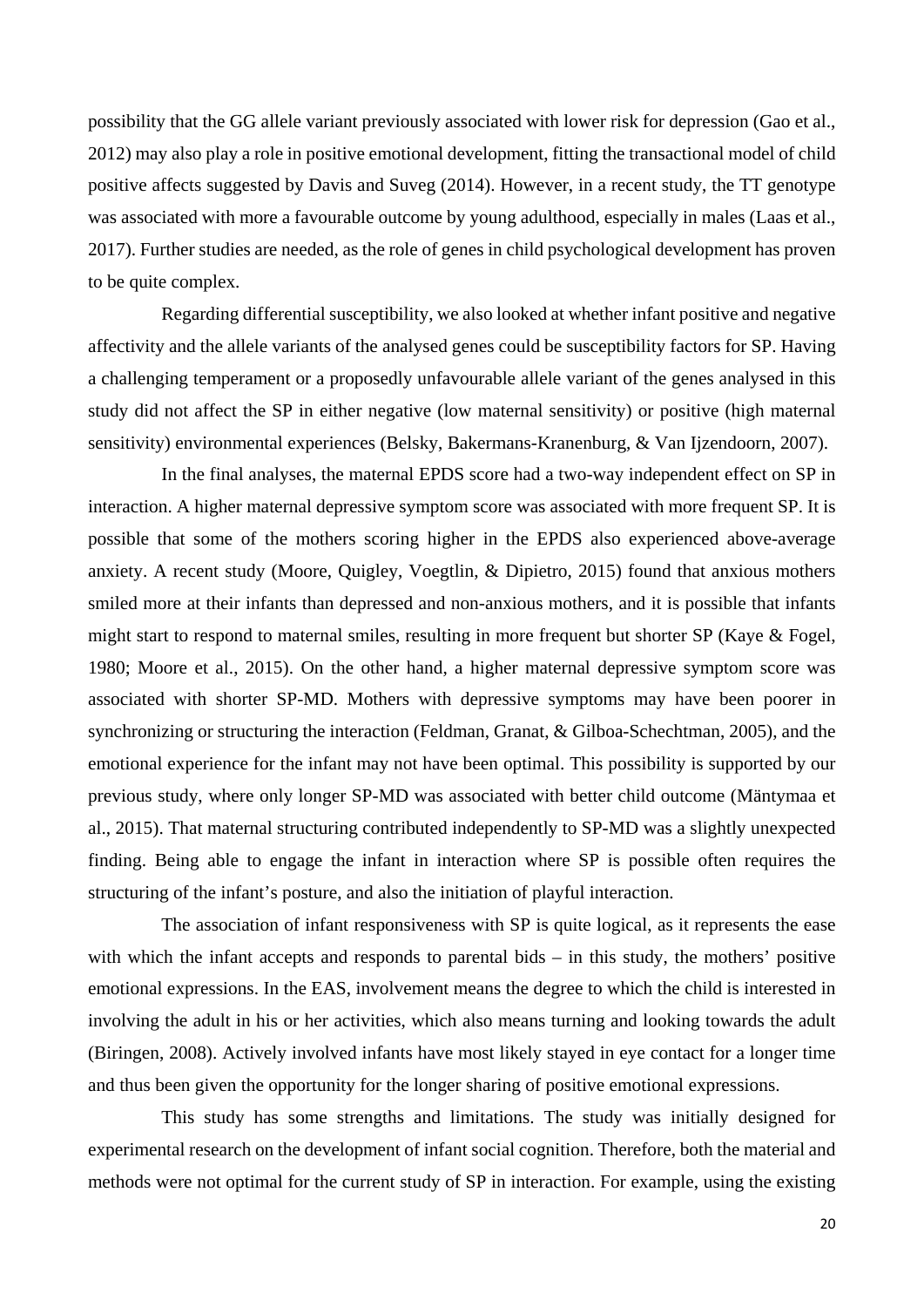video material did not allow for the analysis of parent–infant interaction in different situations. However, using data from an already existing study can also be seen as an economical and ethical choice, as it only required the reanalysis of existing data for the additional aspect of parent–infant interaction.

The EAS used in the study for assessing parent–infant interaction has been widely validated, as has the ADBB. The criterion of SP was created by the authors, and it has only been used in our own studies and in one study in South Africa with a high-risk population (Lachman et al., 2016). The fact that the video recordings were analysed with three different methods may have caused measurement bias. However, this is unlikely, as there was a break of several months between each of the analyses. Furthermore, the methods also differ from one another: EAS is a global method for assessing parent–infant interaction, the ADBB is a highly structured observation method that measures only signs of social withdrawal, and SP is the mechanical counting and measuring of strictly defined shared positive emotional expressions. Interrater reliability was also checked for all three methods between the main coder and an independent coder, and it was good for each method.

The method for assessing SP from the videotapes was quite crude, but since the videos were of a free play situation with the mother and infant being seen from changing angles, it was not possible to use any computerised analysis method. The five-minute sequence may seem short for the reliable assessment of SP, but in many studies of positive emotionality in parent–infant interaction, the analysed sequences have been as short or even shorter (e.g. Sallquist et al., 2010). It has also been shown that a short, five-minute sequence of parent–infant interaction correlated surprisingly well with one-year observation results (Kemppinen et al., 2005).

The limitations of the study include the relatively small sample. The results should be interpreted with caution, particularly the genetic analysis. However, the analyses focused on a limited number of candidate gene variants for which there is prior evidence of a functional genetic polymorphism associated with emotion-related brain function, and the minor allele frequency was large enough to allow for analyses in the current sample. Another limitation is that due to lack of resources, we were not able to genotype the mothers, only the infants.

## *Conclusions*

In the present study, our specific aim was to analyse in more detail which maternal and infant characteristics contribute to the occurrence and longer duration of SP sequences in parent–infant interaction. Based on our findings, those dyads where the mother and infant were best able to read each other's positive cues and to respond to them were more likely to experience mutual positive affects, as seen in SP. In that sense, our hypothesis of SP being a possible marker of adequate parent–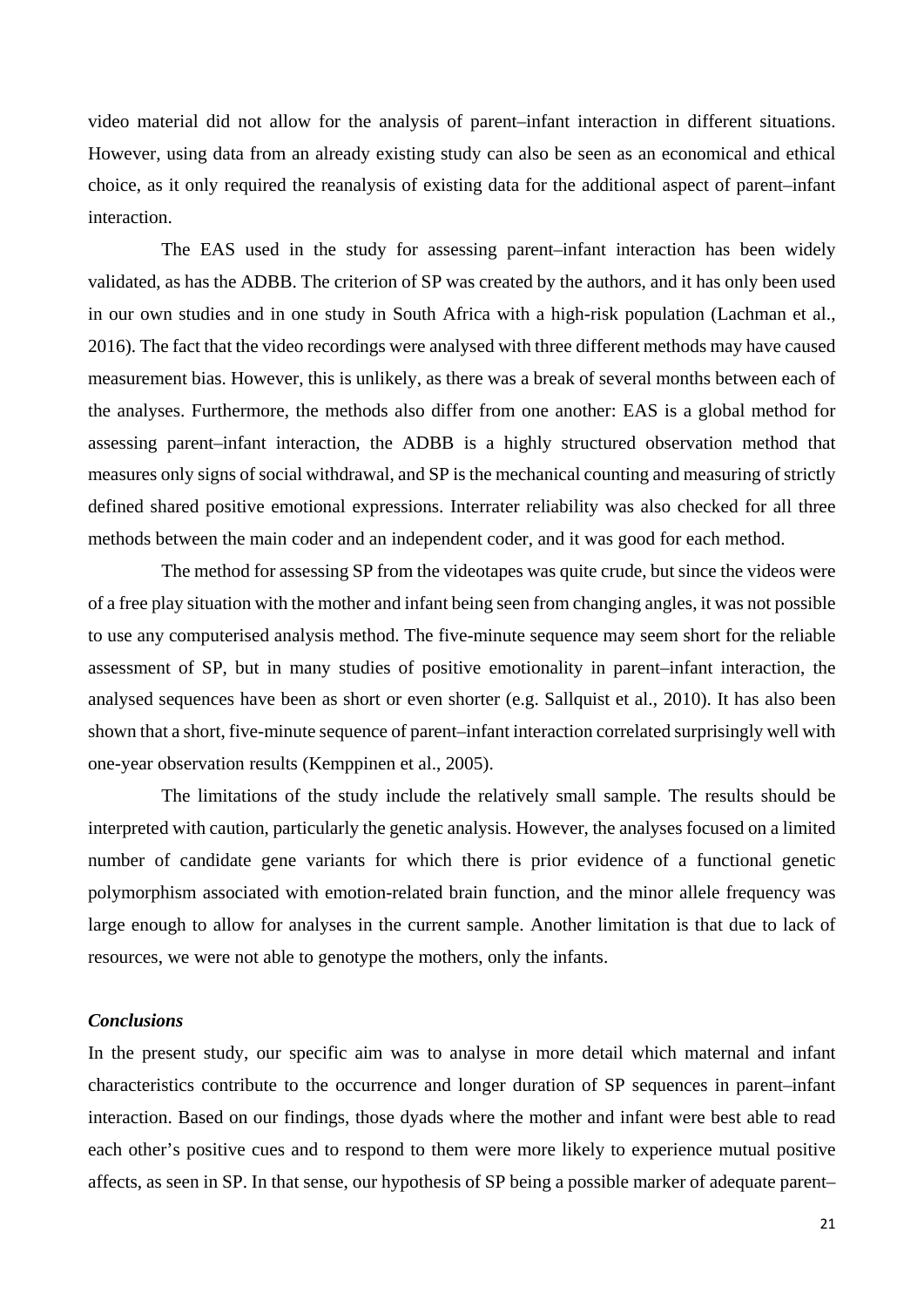infant interaction received some support. Of the infant characteristics, the GG variant of TPH2 -307, which has previously been linked to a lower risk for depression, was associated with SP. The functional polymorphism of this gene might thus play some part in the development of positive emotionality and the infant's capacity to participate in shared pleasure in parent–infant interaction. The infants in the study sample are being followed-up until school age, and it will be interesting to see whether the findings concerning SP in early mother–infant interaction are connected to further socio-emotional development.

#### **REFERENCES**

- Abidin, R.R. (1992). The determinants of parenting behavior. Journal of Clinical Child Psychology. 21, 407–412. doi: 10.1207/s15374424jccp2104\_12.
- Aksan, N.,,Goldsmith, H. H.,Smider, N.A., Essex, M J., Clark, R., Hyde, J.S., Klein, M. H.,Vandell, D. L. (1999). Derivation and prediction of temperamental types among preschoolers. Developmental Psychology, 35(4), 958-971.
- Altman, D.G. (1999). Practical statistics for medical research. Chapman & Hall/CRC, London.
- Bakermans-Kranenburg, M.J., & Van Ijzendoorn, M. H. (2008). Oxytocin receptor (OXTR) and serotonin transporter (5-HTT) genes associated with observed parenting. Social Cognitive & Affective Neuroscience, 3, 128-134.
- Belsky, J., Bakermans-Kranenburg, M. J., & van IJzendoorn, M. H. (2007). For better and for worse: Differential Susceptibility to environmental influences. Current Directions in Psychological Science, 16(6), 300-304.
- Belsky, J., & Pluess, M. (2009). Beyond diathesis stress: Differential susceptibility to environmental influences. Psychological Bulletin, 135(6), 885-908.
- Benenson, J. F. (1993), Greater Preference among Females Than Males for Dyadic Interaction in Early Childhood. Child Development, 64, 544–555. doi:10.1111/j.1467- 8624.1993.tb02927.x
- Biringen, Z. (2000). Emotional availability: Conceptualization and research findings. American Journal of Orthopsychiatry, 70, 104-114.
- Biringen, Z. (2008). The Emotional Availability (EA) Scales, 4th edition. Published by emotionalavailability.com, PO Box, 3625, Boulder, Colorado 80307.
- Blehar, M., Lieberman, A., & Mary D. Salter Ainsworth. (1977). Early Face-to-Face Interaction and Its Relation to Later Infant-Mother Attachment. Child Development, 48(1), 182-194. doi:10.2307/1128897
- Bøe, T., Sivertsen, B., Heiervang, E., Goodman, R., Lundervold, A.J., Hysing, M. (2014). Socioeconomic status and child mental health: the role of parental emotional well-being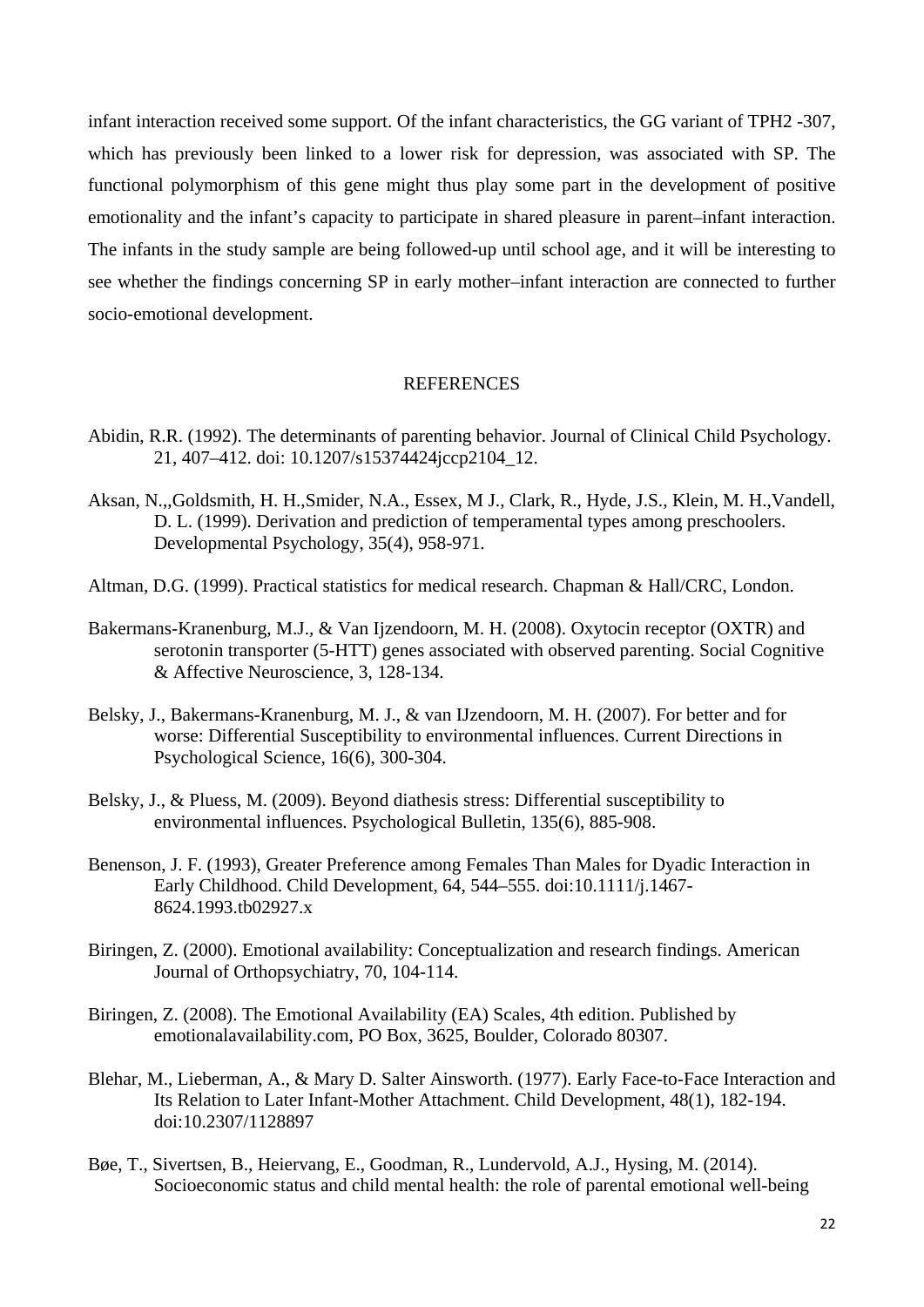and parenting practices. Journal of Abnormal Child Psychology, 42(5), 705-15. doi: 10.1007/s10802-013-9818-9.

- Bonanno, G.A. (2004). Loss, trauma, and human resilience: Have we underestimated the human capacity to thrive after extremely aversive events? American Psychologist, 59, 20–28.
- Bornstein, M. H. and Tamis-LeMonda, C. S. (1989), Maternal responsiveness and cognitive development in children. New Directions for Child and Adolescent Development, 1989: 49–61. doi:10.1002/cd.23219894306
- Brugha, T., Bebington, P., Tennant, C. & Hurry, J. (1985). The list of threatening experiences: A subset of 12 life events categories with considerable long-term contextual threat. Psychological Medicine, 15, 189–194.
- Campbell, S.B. (1994) Journal of Abnormal Child Psychology, 22: 147-166. <https://doi.org/10.1007/BF02167897>
- Campbell, S. B., Cohn, J. F., & Meyers, T. (1995). Depression in first-time mothers: Mother-infant interaction and depression chronicity. Developmental Psychology, 31(3), 349-357. <http://dx.doi.org/10.1037/0012-1649.31.3.349>
- Carver, C. S., Johnson, S. L., & Joormann, J. (2008). Serotonergic function, two-mode models of self-regulation, and vulnerability to depression: What depression has in common with impulsive aggression. Psychological Bulletin, 134(6), 912-943. http://dx.doi.org/10.1037/a0013740
- Caspi, A., Sugden, K., Moffitt, T.E.,Taylor, A., Craig, I.W., Harrington, H.L., McClay, J., Mill, J., Martin, J., Braithwaite, A., Poulton, R. (2003). Influence of Life Stress on Depression: Moderation by a Polymorphism in the 5-HTT Gene. Science, 301, 5631, 386-389.
- Choe, D., Olson, S., & Sameroff, A. (2013). Effects of early maternal distress and parenting on the development of children's self-regulation and externalizing behavior. Development and Psychopathology, 25(2), 437-453. doi:10.1017/S0954579412001162
- Cohn, J., Tronick, E. (1989).Specificity of Infants' Response to Mothers' Affective Behavior. Journal of the American Academy of Child & Adolescent Psychiatry, 28 (2), 242-248 https://doi.org/10.1097/00004583-198903000-00016.
- Cole, P.M., Michel, M.K., & Teti, L.O. (1994). The development of emotion regulation and dysregulation: A clinical perspective. Monographs of the Society for Research in Child Development, 59(2–3), 73–100.
- Cossette, L., Pomerleau, A., Malcuit, G. et al. (1996). Emotional expressions of female and male infants in a social and a nonsocial context. Sex Roles, 35, 693-709. <https://doi.org/10.1007/BF01544087>
- Cox, J.L., Chapman, G., Murray, D. & Jones. (1996). Validation of the Edinburgh Postnatal Depression Scale. British Journal of Psychiatry, 39 (3), 185– 189.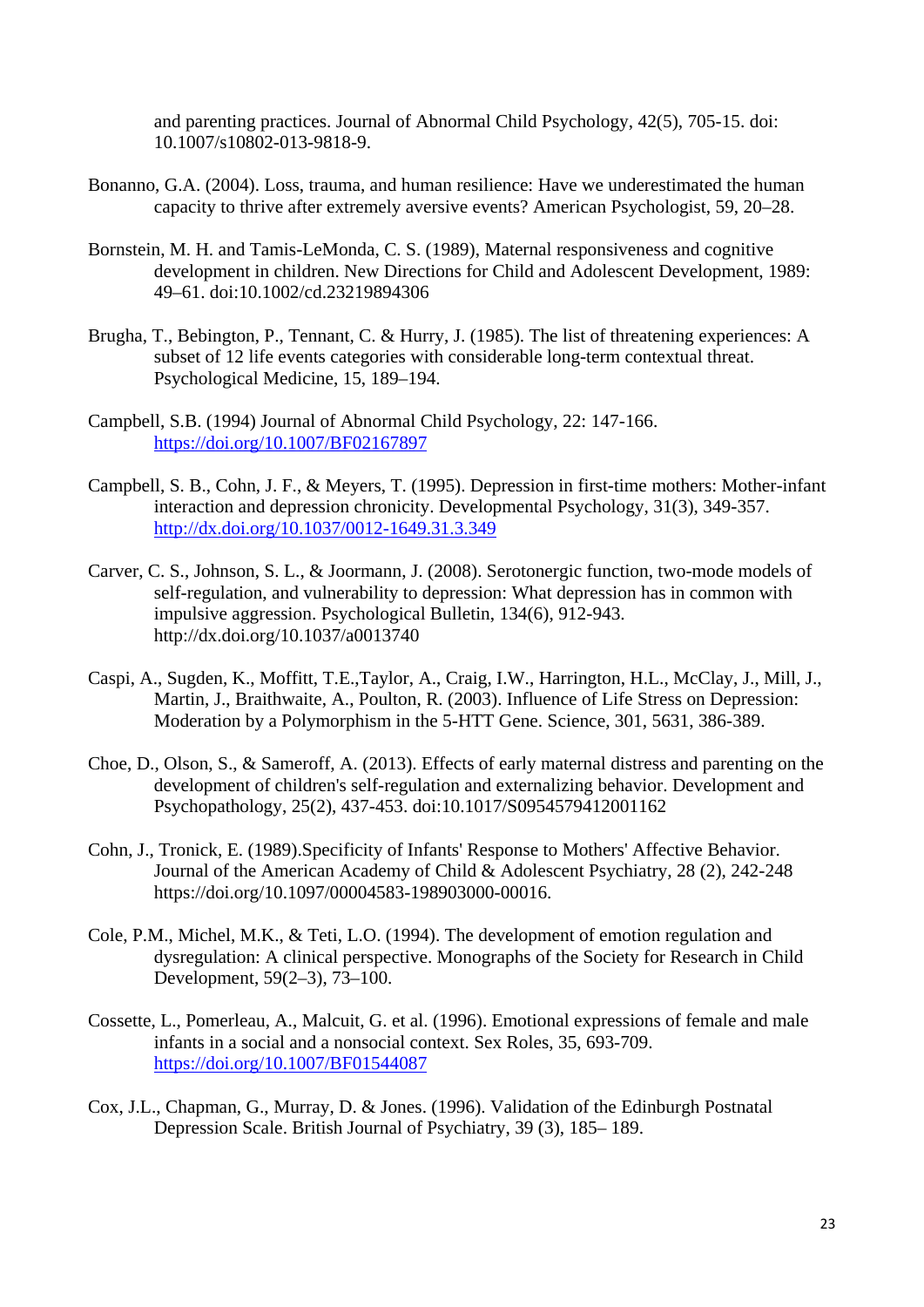- Cox, J.L., Holden, J.M., Sagovsky, R. (1987). Detection of postnatal depression. Development of the 10-item Edinburgh Postnatal Depression Scale. British Journal of Psychiatry, 150, 782– 6.
- Crnic, K.A., Greenberg, M.T., Ragozin, A.S, Robinson, N.M., Basham, R.B. (1983). Effects of Stress and Social Support on Mothers and Premature and Full-Term Infants. Child Development , 54,(1), 209-217.
- Curley, J.P., Keverne, E.B. (2005). Genes, brains and mammalian social bonds. Trends in ecology and evolution 20, 561-567.
- Darwin, C. (1872). The expression of the emotions in man and animals. London: Murray. Library Level 12 Sp Coll 652 and Library Research Annexe Store Stone 763.
- Davis M., Suveg, C. (2014). Focusing on the Positive: A Review of the Role of Child Positive Affect in Developmental Psychopathology. Clinical Child and Family Psychology Review, 17, 97–124.DOI 10.1007/s10567-013-0162-y.
- Denham, S. A., Lehman, E. B., Moser, M. H., & Reeves, S. L. (1995). Continuity and change in emotional components of infant temperament. Child Study Journal, 25(4), 289–308.
- Dockray, S., & Steptoe, A. (2010). Positive affect and psychobiological processes. Neuroscience & Biobehavioral Reviews, 35, 69–75.
- Dolan, R.J. (2002). Emotion, cognition, and behavior. Science, 298, 1191-1194.
- Dyb, G., Jensen, T.K., Nygaard, E. (2011). Children's and parents' posttraumatic stress reactions after the 2004 tsunami. Clinical Child Psychology and Psychiatry 16, (4), 621–634.
- Ekman, P. (1972). Universals and cultural differences in facial expressions of emotion. In J. Cole (ed.), Nebraska Symposium on Motivation, 1971. Lincolin, NE: University of Nebraska Press, 207-283.
- Else-Quest, N. M., Hyde, J. S., Goldsmith, H. H., & Van Hulle, C. A. (2006). Gender differences in temperament: A meta-analysis. Psychological Bulletin, 132(1), 33-72. http://dx.doi.org/10.1037/0033-2909.132.1.33
- Emde, R,N, (1983). Pre-representational self and its affective core. Psychoanalytic Study of the Child, 38: 165 –192.
- Emde, R. N., & Harmon, R. J. (1972). Endogenous and exogenous smiling systems in early infancy. Journal of the American Academy of Child Psychiatry, 11, 177-200.
- Fakra, E., Hyde, L. W., Gorka, A., Fisher, P. M., Muñoz, K. E., Kimak, M., Hariri, A. R. (2009). Effects of HTR1A C(-1019)G on Amygdala Reactivity & Trait Anxiety. Archives of General Psychiatry, 66(1), 33–40.
- Farroni, T., Csibra, G., Simion, F., & Johnson, M,H. (2002). Proceedings of the National Academy of Sciences of the United States of America, 99(14), 9602–9605, doi: 10.1073/pnas.152159999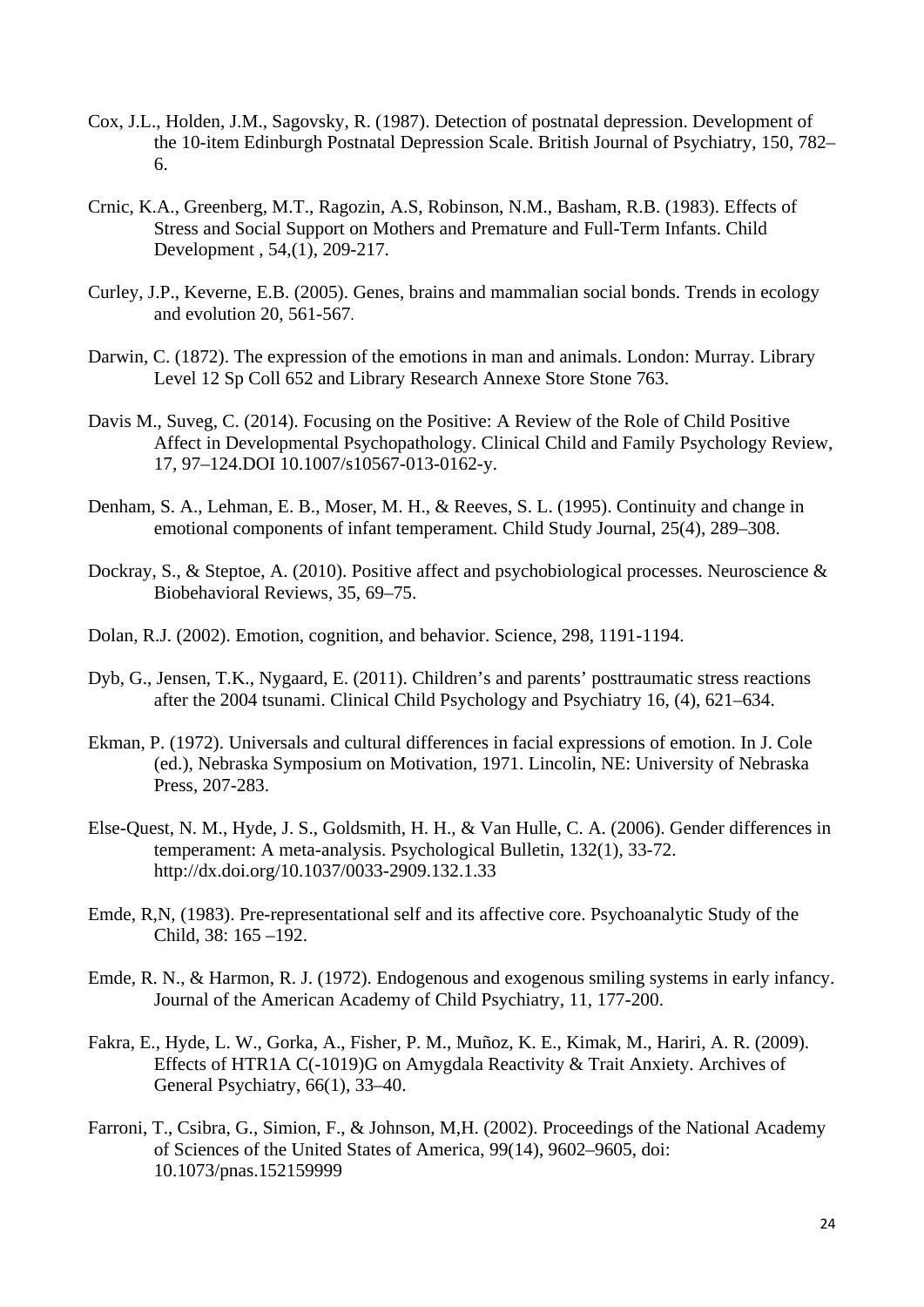- Feldman, R. (2003), Infant–mother and infant–father synchrony: The coregulation of positive arousal. Infant Mental Health Journal, 24, 1–23. doi:10.1002/imhj.10041
- Feldman R. (2007). Parent–infant synchrony and the construction of shared timing; physiological precursors, developmental outcomes, and risk conditions. Journal of Child Psychology and Psychiatry, 48:3/4, 329–354. doi:10.1111/j.1469-7610.2006.01701.x
- Feldman, R., Greenbaum, C. W., & Yirmiya, N. (1999). Mother–infant affect synchrony as an antecedent of the emergence of self-control. Developmental Psychology, 35(1), 223-231. http://dx.doi.org/10.1037/0012-1649.35.1.223
- Feldman, R., Granat, A., & Gilboa-Schechtman, E. (2005). Maternal anxiety and depression, mother–infant synchrony, and infant regulation of negative and positive emotions. Paper presented in the biennial meeting of the Society for Research in Child Development, Atlanta, GA.
- Field, T. (2010). Postpartum depression effects on early interactions, parenting and safety practices: A review. Infant Behavior & Development, 33, 1-8. doi:10.1016/j.infbeh.2009.10.005
- Field, T., Diego, M., Hernandez-Reif, M., Schanberg,S., Kuhn, C. (2003). Depressed mothers who are "good interaction" partners versus those who are withdrawn or intrusive. Infant Behavior and Development, 26, 238–252.
- Field, T., Hernandez-Reif, M., Diego, M. (2006). Intrusive and withdrawn depressive mothers and their infants. Developmental Review, 26,(1), 15-30
- Folkman, S., Moskowitz, J. T. (2000). Positive affect and the other side of coping. The American Psychologist 55, 647-654.
- Forssman, L., Peltola, M. J., Yrttiaho, S., Puura, K., Mononen, N., Lehtimäki, T., & Leppänen, J. M. (2014). Regulatory variant of the TPH2 gene and early life stress are associated with heightened attention to social signals of fear in infants. Journal of Child Psychology and Psychiatry, 55, 793-801.
- Frankel, K., & Harmon, R. (1996). Depressed mothers: They don't always look as bad as they feel. Journal of the American Academy of Child & Adolescent Psychiatry, 35, 289–298.
- Fredrickson, B.L. (2004). The broaden-and-build theory of positive emotions. Philosophical transactions of the Royal society of London Series B – Biological sciences, 359(1449), 1367 – 1377.
- Gao, J., Pan, Z., Jiao, Z., Li, F., Zhao, G., Wei, Q., Pan, F., Evangelou, E. (2012). TPH2 gene polymorphisms and major depression – a meta-analysis. PLoS One. 2012;7(5):e36721. doi: 10.1371/journal.pone.0036721.
- Goodman, S.H., Rouse, M.H., Connell, A.M., Broth, M.R., Hall, C.M., & Heyward, D. (2011). Maternal depression and child psychopathology: A meta-analytic review. Clinical Child and Family Psychology Review, 14, 1-27. doi:10.1007/s10567-010-0080-1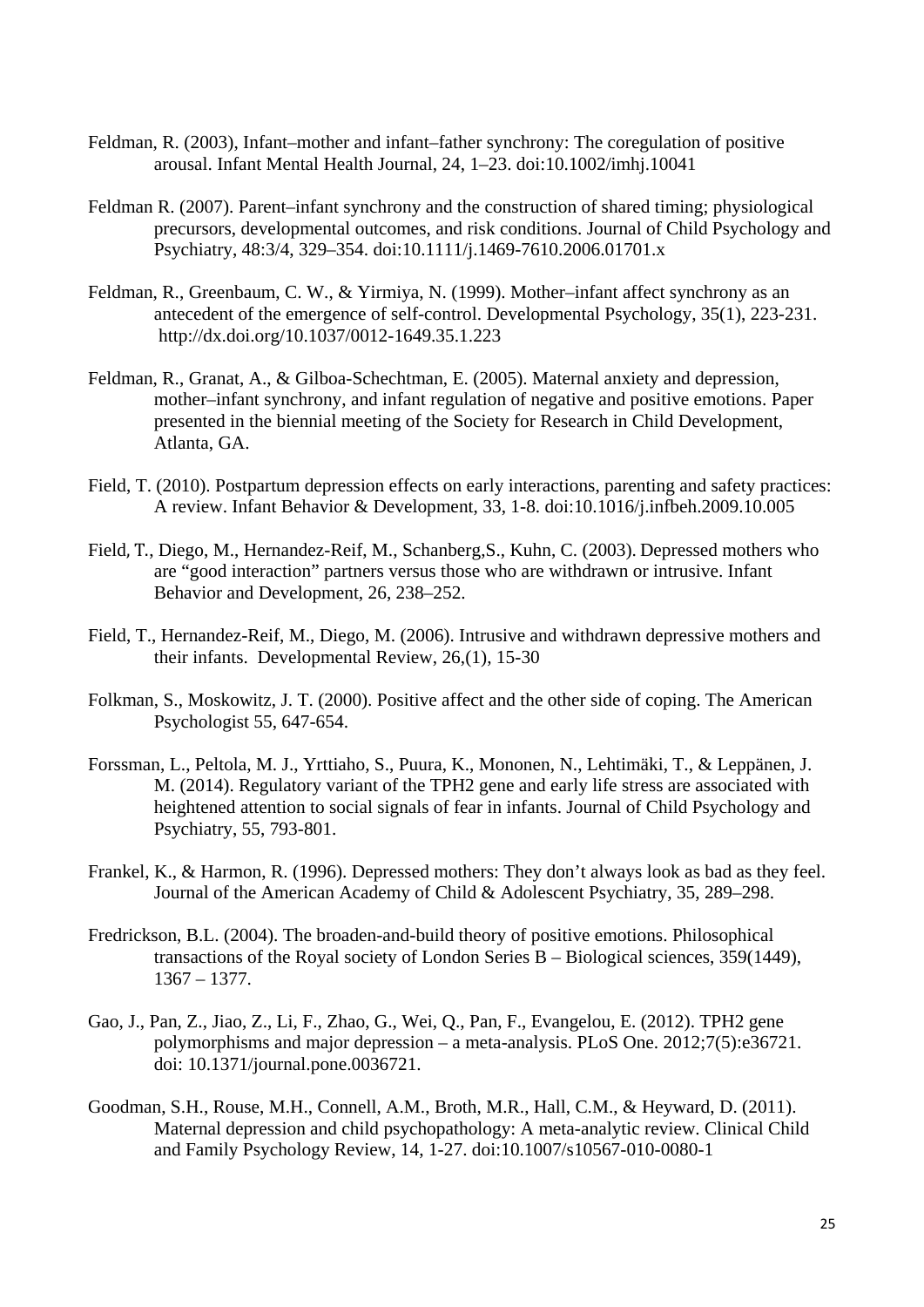- Granat, A., Gadassi, R., Gilboa-Schechtman, E., & Feldman, R. (2017). Maternal depression and anxiety, social synchrony, and infant regulation of negative and positive emotions. Emotion, 17(1), 11-27.<http://dx.doi.org/10.1037/emo0000204>
- Guedeney, A., & Fermanian, J. (2001). A validity and reliability study of assessment and screening for sustained withdrawal reaction in infancy: The alarm distress baby scale. Infant Mental Health Journal, 22(5), 559–575.
- Guedeney A, Matthey S, Puura K. (2013). Social withdrawal behavior in infancy: A history of the concept and a review of published studies using the alarm distress baby scale. Infant Mental Health Journal, 34 (6), 516-31.
- Gutknecht, L., Waider, J., Kraft, S., Kriegebaum, C., Holtmann, B., Reif, A., Schmitt, A., Lesch, K.-P.. (2008). Deficiency of brain 5-HT synthesis but serotonergic neuron formation in Tph2 knockout mice. Journal of Neural Transmission, 115, 1127–1132.
- Hartley, C.A., McKenna, M.C., Salman, R., Holmes, A., Casey, B.J., Phelps, E.A., Glatt, C.E. (2012). Serotonin transporter polyadenylation polymorphism modulates the retention of fear extinction memory. Proceedings of the National Academy of Sciences, 109 (14) 5493- 5498; DOI: 10.1073/pnas.1202044109.
- Hairiri AR, Holmes A. (2006). Genetics of emotional regulation: the role of the serotonin transporter in neural function. Trends Cognitive Science, 4, 182–191.
- Healey, J. F. (2012). Statistics: A tool for social research (9th ed.). Belmont, CA: Wadsworth Cengage Learning.
- Kaartinen M, Puura K, Hietanen J, Salmelin R, Helminen M, Himanen S-L. (2012). Autonomic arousal to direct gaze correlates with social impairments among children with ASD. Journal of Autism and Developmental Disorders, 42(9), 1917-27.
- Kangasmäki-Nummenmaa, V. (1989). Synnytyksen jälkeinen masennus. Tutkimus EPDSlomakkeen psykometrisistä ominaisuuksista sekä masennukseen liittyvistä tekijöistä. Psykologian laitos, Tampereen yliopisto.
- Kaye, K., & Fogel, A. (1980). The temporal structure of face-to-face communication between mothers and infants. Developmental Psychology, 16(5), 454-464. <http://dx.doi.org/10.1037/0012-1649.16.5.454>
- Kemppinen, K., Kumpulainen, K., Räsänen, E., Moilanen, I., Ebeling, H., Hiltunen, P. and Kunelius, A. (2005). Mother–child interaction on video compared with infant observation: Is five minutes enough time for assessment?Infant Mental Health Journal, 26, 69–81. doi:10.1002/imhj.20031
- Kivijärvi, M., Räihä, H., Kaljonen, A., Tamminen, T., & Piha, J. (2005). Infant temperament and maternal sensitivity behavior in the first year of life. Scandinavian Journal of Psychology, 46(5), 421-428.Kochanska, G., Friesenborg, A. E., Lange, L. A., & Martel, M. M. (2004). Parents' personality and infants' temperament as contributors to their emerging relationship. Journal of Personality and Social Psychology, 86(5), 744–759.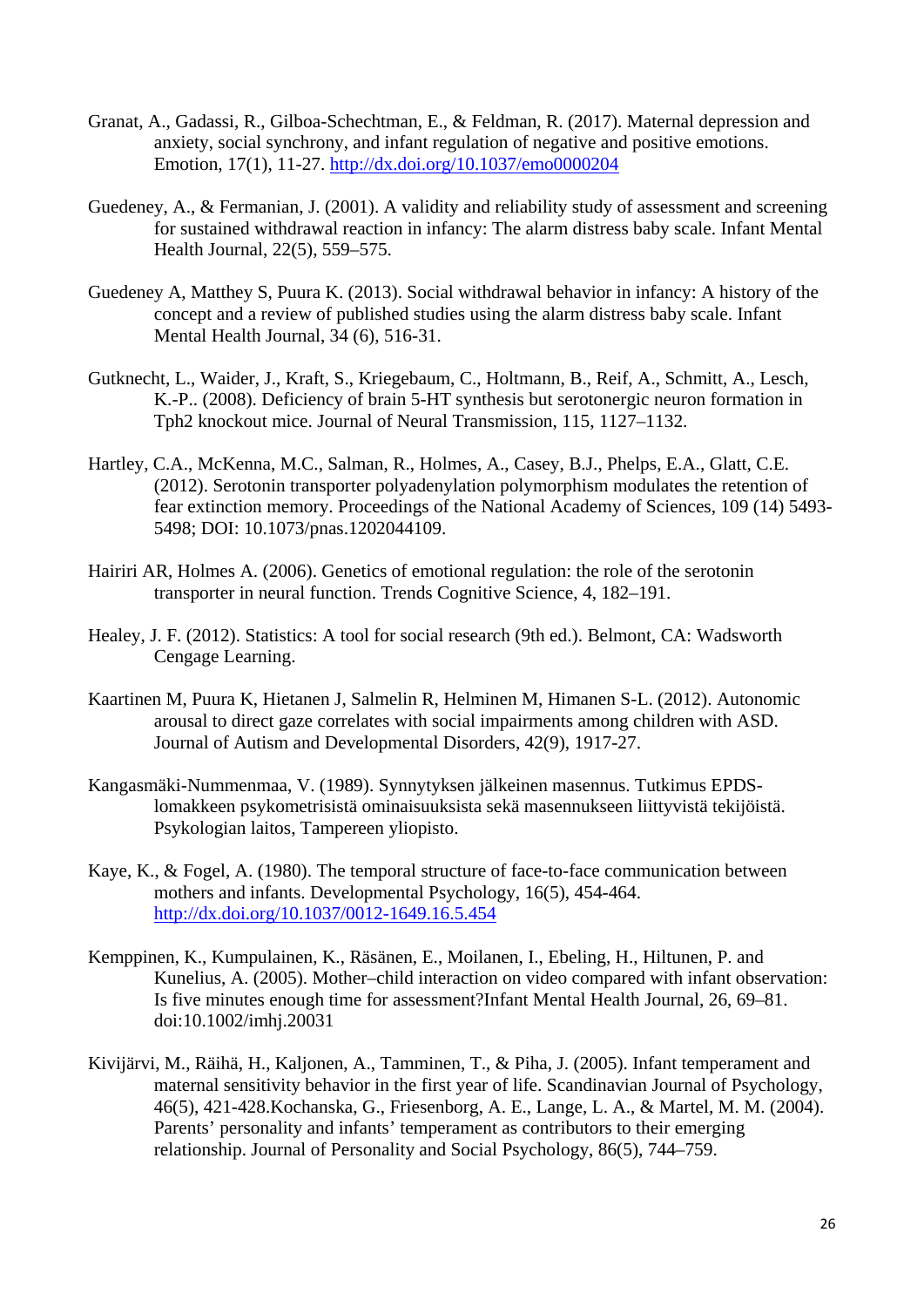- Komsi,N., Räikkönen, K., Pesonen, A.-K., Heinonen, K., Keskivaara, P., Järvenpää, A.-L., Strandberg, T.E.(2006). Continuity of temperament from infancy to middle childhood. Infant Behavior and Development, 29, 494-508.
- Laas, K., Kiive, E., Mäestu, J., Vaht, M., Veidebaum, T., Harro, J. (2017) Nice guys: Homozygocity for the TPH2 -703G/T (rs4570625) minor allele promotes low aggressiveness and low anxiety. Journal of Affective Disorders, 215, 230–236.
- Lachman A, Niehaus DJH, Puura K. (2016). Shared Pleasure moments in a sample of South African mothers with severe mental illness. Brief oral presentation in the 15th World Congress of the WAIMH, Prague, Czech Republic May 29th –June 2nd, 2016. Published in the Supplement for Infant Mental Health Journal, 37(1),328.
- Leong. V., Byrne, E., Clackson, K., Georgieva, S., Lam, S., Wass, S. (2017). Speaker gaze increases information coupling between infant and adult brains. Proceedings of the National Academy of Sciences of the United States of America, 114(50):13290-13295.
- Leppänen, J.M., Peltola, M.J., Puura, K., Mäntymaa, M., Mononen, N., Lehtimäki, T. (2011). Serotonin and early cognitive development: variation in the tryptophan hydroxylase 2 gene is associated with visual attention in 7-month-old infants. Journal of Child Psychology and Psychiatry 52, 1144-1152.
- Lovejoy, M. C., Graczyk, P. A., O'Hare, E., & Neuman, G. (2000). Maternal depression and parenting behavior: A meta-analytic review. Clinical Psychology Review, 20, (5), 561-592.
- Lutchmaya, S., Baron-Cohen, S. (2002). Human sex differences in social and non-social looking preferences, at 12 months of age. Infant Behavior and Development 25, (3), 319-325.
- Lutchmaya, S., Baron-Cohen, S., Raggatt, P. (2002). Foetal testosterone and eye contact in 12 month-old human infants. Infant Behavior and Development, 25, (3), 327-335.
- Malatesta, C. Z., Grigoryev, P., Lamb, C., Albin, M., & Culver, C. (1986). Emotion socialization and expressive development in preterm and full-term infants. Child Development, 57, (2), 316–330.
- Manian, N. & Bornstein M. H. (2009). Dynamics of emotion regulation in infants of clinically depressed and nondepressed mothers. Journal of Child Psychology and Psychiatry, and Allied Disciplines, 50, 1410-1418.
- Moore, G.A., Quigley, K.M., Voegtline, K.M., Dipietro, J. (2015). Don't worry, be (moderately) happy: Mothers' anxiety and positivity during pregnancy independently predict lower mother-infant synchrony. Infant Behavior and Development, 42:60-68.
- Mundy, P. (1995). Joint attention and social-emotional approach behavior in children with autism. Development and Psychopathology, 7(1), 63-82.
- Mäntymaa M, Puura K, Luoma I, Salmelin R, Tamminen T (2004). Early mother-infant interaction, parental mental health and symptoms of behavioral and emotional problems in toddlers. Infant Behavior and Development, 27; 1: 134-49.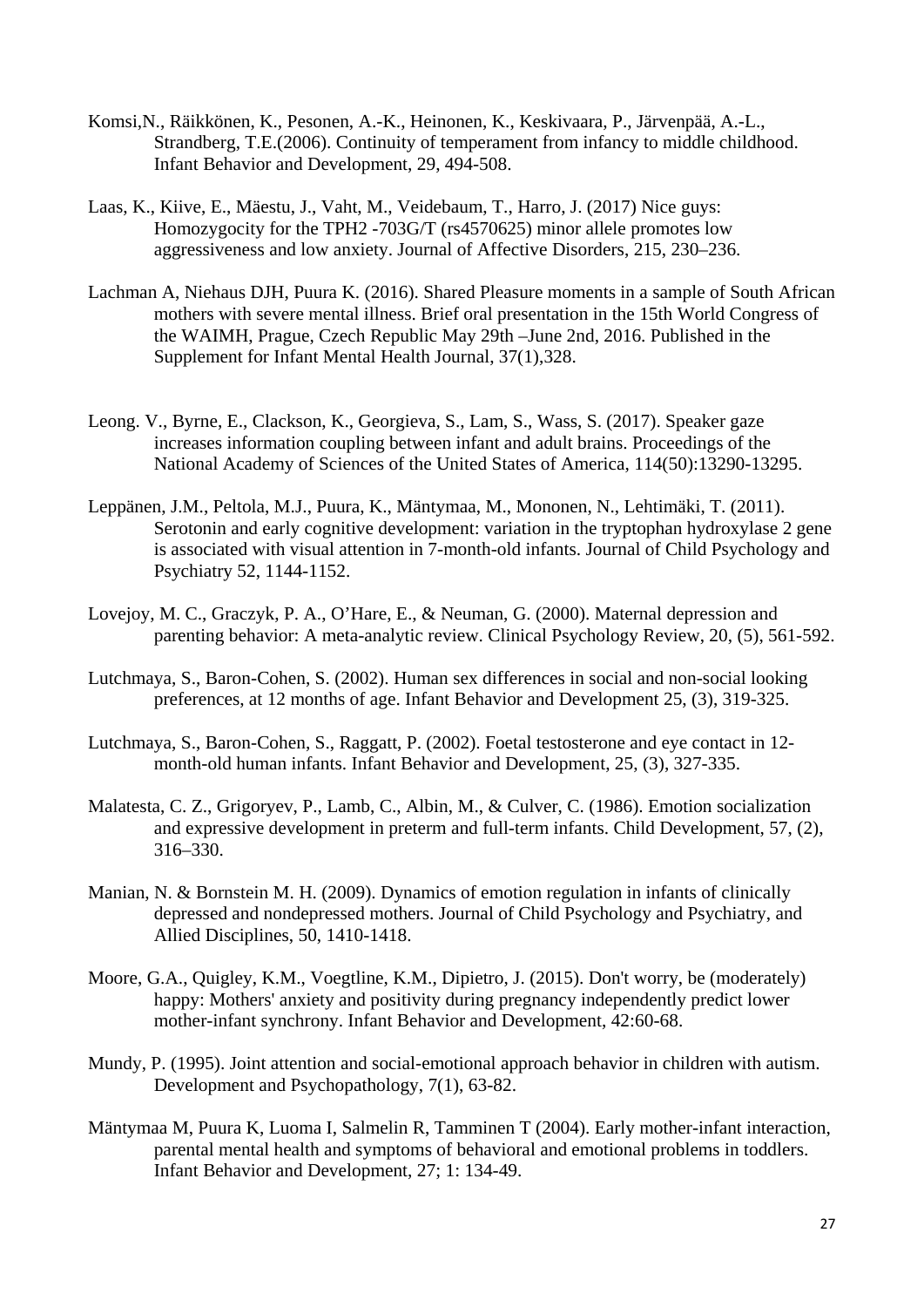- Mäntymaa, M., Puura, K., Luoma, I., Latva, R., Salmelin, R. K., Tamminen, T. (2015). Shared pleasure in early mother-infant interaction: predicting lower levels of emotional and behavioral problems in the child and protecting against the influence of parental psychopathology. Infant Mental Health Journal, 36(2), 1-15.
- Olino, T.M., Lopez-Duran, N.L., Kovacs, M., George,C.J., Gentzler, A.L., Shaw, D.S. (2011). Developmental trajectories of positive and negative affect in children at high and low familial risk for depressive disorder. Journal of Child Psychology and Psychiatry, 52(7), 792–799. doi:10.1111/j.1469-7610.2010.02331.x2010
- Paavola L., Kemppinen K., Kumpulainen K., Moilanen I., Ebeling H. (2006). Maternal sensitivity, infant co-operation and early linguistic development: Some predictive relations. European Journal of Developmental Psychology, 3, 13–30.
- Peltola, M. J., Yrttiaho, S., Puura, K., Proverbio, A. M., Mononen, N., Lehtimäki, T., & Leppänen, J. M. (2014). Motherhood and oxytocin receptor genetic variation are associated with selective changes in electrocortical responses to infant facial expressions. Emotion, 14, 469-477.
- Peltola, M. J., Forssman, L., Puura, K., van IJzendoorn, M. H., & Leppänen, J. M. (2015). Attention to faces expressing negative emotion at 7 months predicts attachment security at 14 months. Child Development, 86, 1321-1332.
- Pesonen, A.-K., Räikkönen, K., Heinonen, K., Komsi, N., Järvenpää, A.-L. and Strandberg, T. (2008). A Transactional Model of Temperamental Development: Evidence of a Relationship between Child Temperament and Maternal Stress over Five Years. Social Development, 17: 326–340. doi:10.1111/j.1467-9507.2007.00427.x
- Puura, K., Davis, H., Cox, A., Tsiantis, J., Tamminen, T., Ispanovic-Radojkovic, V., Paradisiotou, A., Mäntymaa, M., Roberts, R., Dragonas, T., Layiou-Lignos, E., Dusoir, T., Rudic, N., Tenjovic, L., Vizacou, S. (2005). The European Early Promotion Project: Description of the Service and Evaluation Study. International Journal of Mental Health Promotion, 7(1), 17-31.
- Puura, K., Guedeney, A., Mäntymaa, M., & Tamminen, T. (2007). Detecting infants in need: How complicated measures are necessary. Infant Mental Health Journal, 28, 409–421.
- Puura K, Mäntymaa M, Luoma I, Kaukonen P, Guedeney A, Salmelin R, Tamminen T. (2010). Infants' social withdrawal symptoms assessed with a direct infant observation method in primary health care. Infant Behavior and Development , 33(4), 579-88.
- Ramsey, M.A., Gentzler, A.L. (2015). An upward spiral: Bidirectional associations between positive affect and positive aspects of close relationships across the life span. Developmental Review, 36, 58-104.
- Rodrigues, S.M., Saslow, L.R., Garcia, N., John, O.P., Keltner, D. (2009). Oxytocin receptor genetic variation relates to empathy and stress reactivity in humans. Proc. Natl. Acad. Sci. U. S. A. 106, 21437–21441.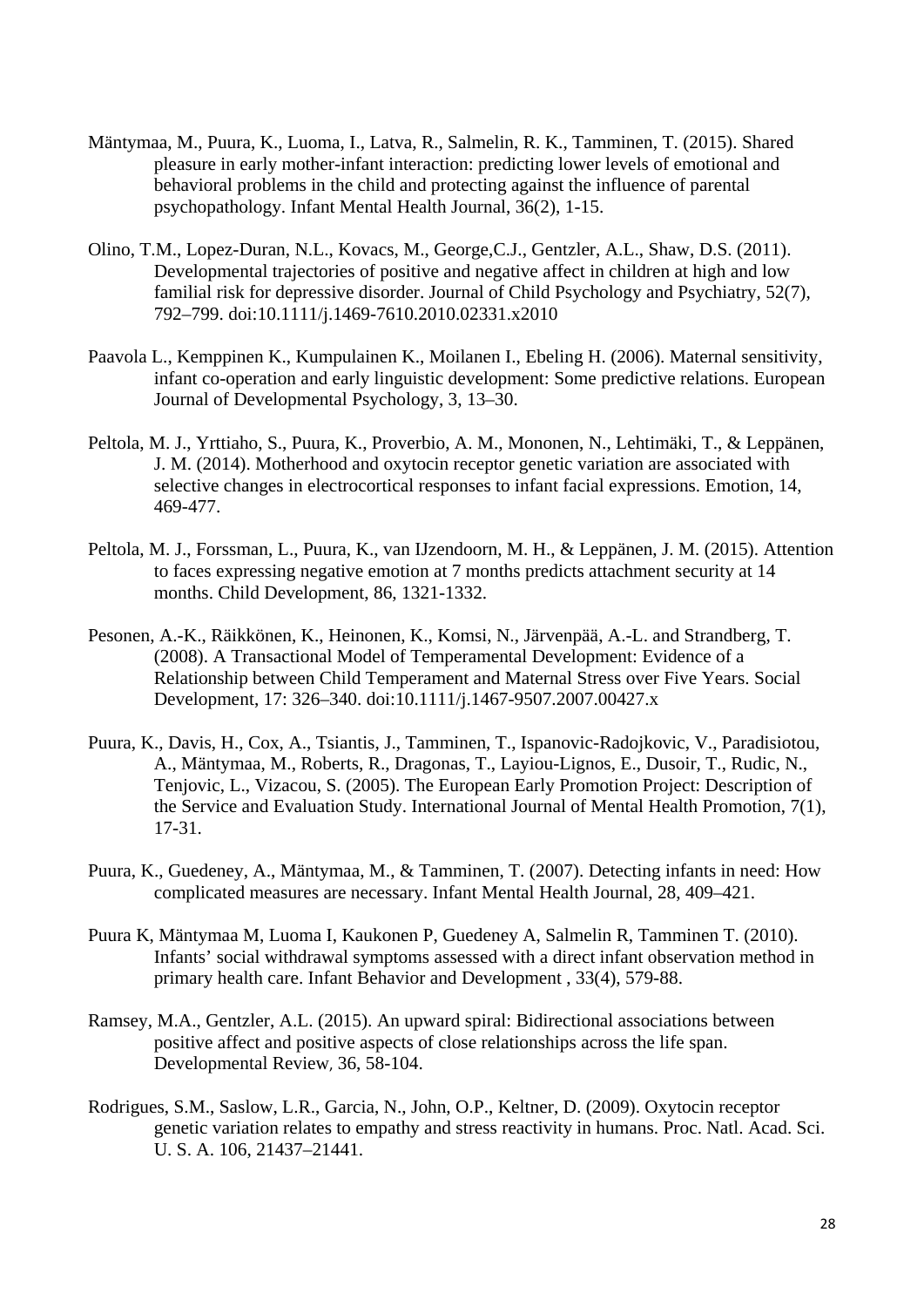Rolls, E. T. (1999). The brain and emotion. New York:Oxford University Press.

Rothbart, M. K. (1981). Measurement of temperament in infancy. Child Development, 52, 569–578.

- Rothbart, M. K., Ahadi, S. A., & Evans, D. E. (2000). Temperament and personality: Origins and outcomes. Journal of Personality and Social Psychology, 78(1), 122-135.
- Rothbart, M. K. & Bates, J. E. (2006). Temperament. In Damon, W. & Lerner R. M. (Editors-In-Chief) & N. Eisenberg (Vol. Ed.), Handbook of Child Psychology, Volume3, Social, Emotional and Personality Development,.pp 99-168.John Wiley & Sons, Inc., Hoboken, New Jersey.
- Sallquist, J., Eisenberg, N., Spinrad, T.L., Gaertner, B.M., Eggum N.D., Zhou,N. (2010). Mothers' and Children's Positive Emotion: Relations and Trajectories across Four Years. Social Development, 19, 4, 799-821.
- Schelling, T. (1963). The Strategy of Conflict, New York, Oxford University Press.
- Schore, A. N. (2001). The effects of a secure attachment relationship on right brain development, affect regulation, and infant mental health. Infant Mental Health Journal, 22:7–66.
- Schore, A.N. (2017). All our sons: the developmental neurobiology and neuroendocrinology of boys at risk. Infant Mental Health Journal, 38, 15–52.
- Schultz, W. (2000). Multiple reward signals in the brain.Nature Reviews: Neuroscience, 1, 199– 207.
- Siegel, D.J. (2001). Toward an interpersonal neurobiology of the developing mind: Attachment relationships, "mindsight," and neural integration. Infant Mental Health Journal, 22(1–2), 67–94.
- Stern, D. N. (1971). A Micro-Analysis of Mother-Infant Interaction. Behavior Regulating Social Contact Between a Mother and her 3 1/2 Month-Old Twins.Journal of the American Academy of Child Psychiatry, 10, 3, 501-517.
- Tamis-LeMonda, C. S., Briggs, R. D., McClowry, S. G., & Snow, D. L. (2009). Maternal control and sensitivity, child gender, and maternal education in relation to children's behavioral outcomes in African American families. Journal of Applied Developmental Psychology, 30(3), 321-331.
- Tamminen, T. (1990). Äidin masennus, imetys ja varhainen vuorovaikutus. [Acta Universitatis](https://jyu.finna.fi/Search/Results?lookfor=%22Acta+Universitatis+Tamperensis%2C+Ser.+A%22&type=Series&hiddenFilters%5B%5D=-building%3A0%2FJAMK%2F&hiddenFilters%5B%5D=-building%3A0%2FKeski%2F&hiddenFilters%5B%5D=-building%3A0%2FNRL%2F&hiddenFilters%5B%5D=-building%3A1%2FNLF%2Farto%2F)  [Tamperensis, Ser. A,](https://jyu.finna.fi/Search/Results?lookfor=%22Acta+Universitatis+Tamperensis%2C+Ser.+A%22&type=Series&hiddenFilters%5B%5D=-building%3A0%2FJAMK%2F&hiddenFilters%5B%5D=-building%3A0%2FKeski%2F&hiddenFilters%5B%5D=-building%3A0%2FNRL%2F&hiddenFilters%5B%5D=-building%3A1%2FNLF%2Farto%2F) ISSN 0496-7909; vol. 304.
- Tein, J.-Y.,Sandler, I.N.,,Zautra, A.J.(2000). Stressful life events, psychological distress, coping, and parenting of divorced mothers: A longitudinal study. Journal of Family Psychology, 14(1),27-41.
- Tost, H., Kolachana, B., Hakimi, S., Lemaitre, H., Verchinski, B. A., Mattay, V. S., Weinberger, D. R., and Meyer-Lindenberg, A. (2010). A common allele in the oxytocin receptor gene (OXTR) impacts prosocial temperament and human hypothalamic-limbic structure and function. Proc. Natl. Acad. Sci. U.S.A. 107, 13936–13941.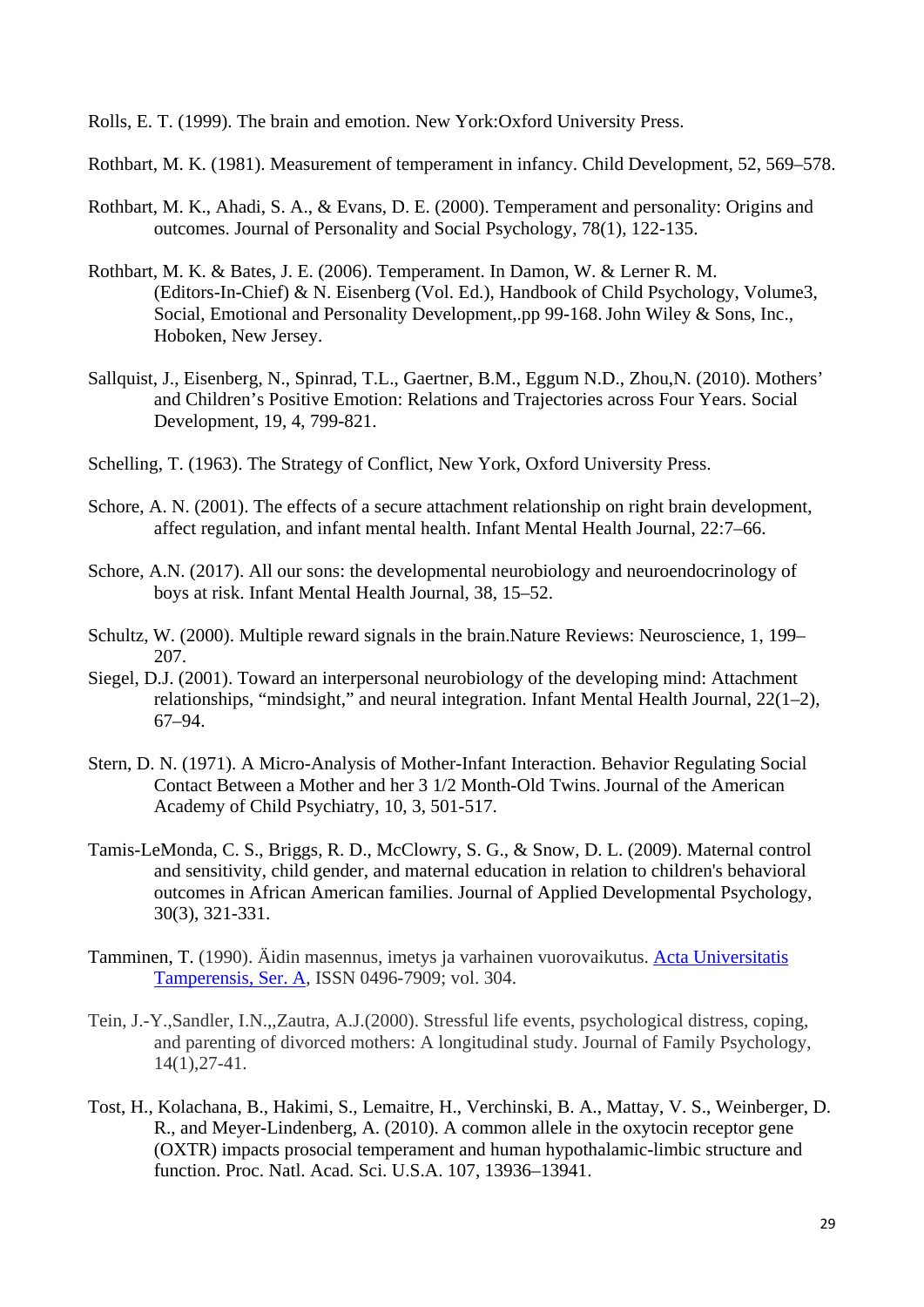- Trevarthen, C. and Aitken, K. J. (2001). Infant Intersubjectivity: Research, Theory, and Clinical Applications. Journal of Child Psychology and Psychiatry, 42: 3–48.
- Tronick, E.Z. (1989). Emotions and emotional communication in infants. American Psychologist,, 44(2), 112-119.
- Tronick, E.Z. (2007). The neurobehavioral and social-emotional development of infants and children. WW Norton & Company
- Wachs, T.D, Black, M.M., & Engle, P.L. (2009). Maternal depression: A global threat to children's health, development, and behavior and to human rights. Child Development Perspectives, 3(1), 51-59. doi:10.1111/j.1750-8606.2008.00077.x
- Watson, D. & Tellegen. A. (1985). Toward a consensual structure of mood. Psychological Bulletin, 98, 219-235.
- Wright, K. (1991). Vision and separation: Between mother and baby. Northvale, NJ: Jason Aronson.
- Yrttiaho, S. Forssman, L., Kaatiala, J., & Leppänen, JM. (2014). Developmental precursors of social brain networks: the emergence of attentional and cortical sensitivity to facial expressions in 5 to 7 months old infants. PLoS ONE 9(6): e100811. doi:10.1371/journal.pone.0100811.
- Zhang, T. Y., & Meaney, M. J. (2010). Epigenetics and the environmental regulation of the genome and its function. Annual Review of Psychology, 61, 439-466.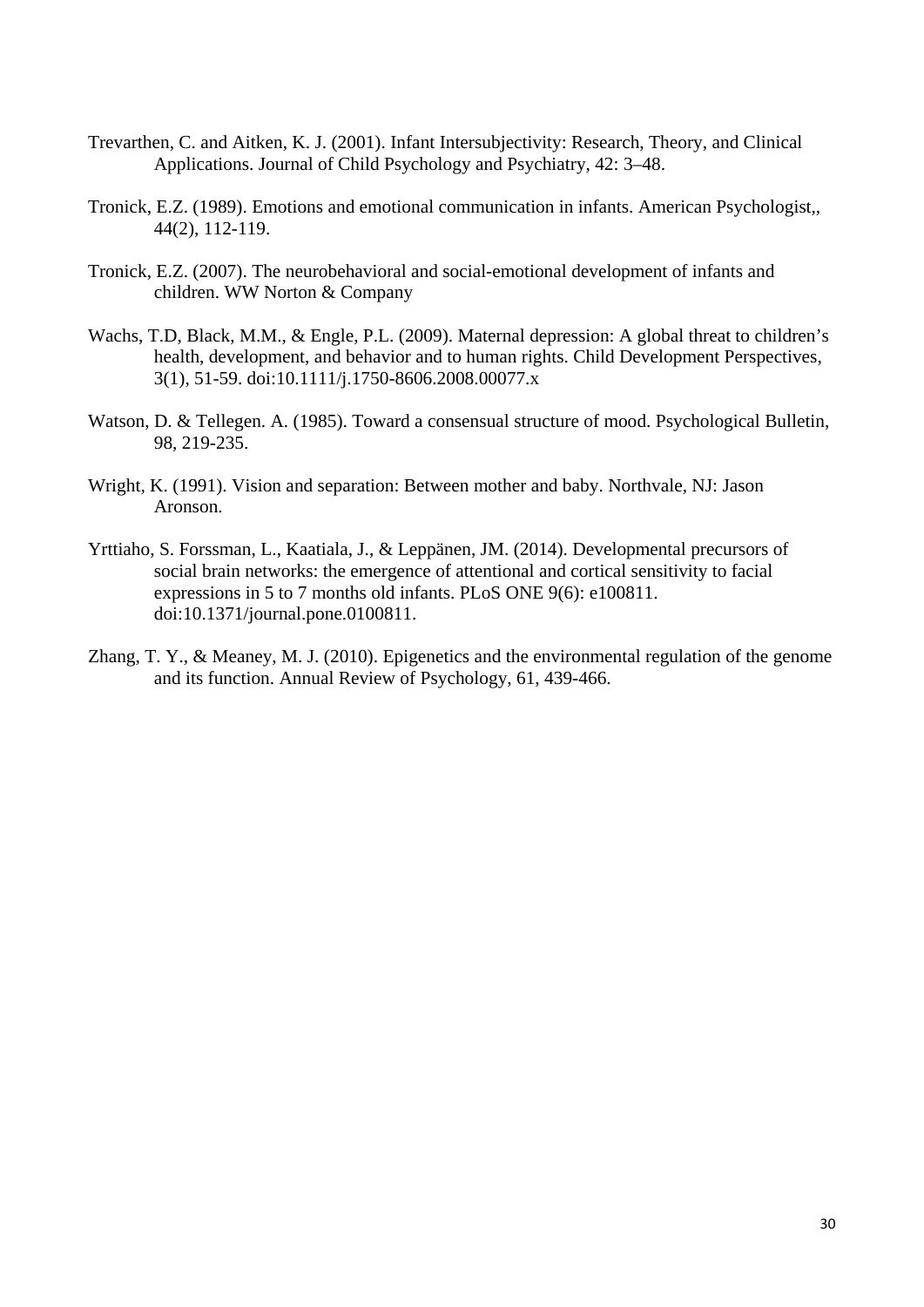| Table 1. Characteristics of the continuous maternal and infant variables in the sample. Sample size varies between items |  |  |  |  |  |
|--------------------------------------------------------------------------------------------------------------------------|--|--|--|--|--|
| due to missing data.                                                                                                     |  |  |  |  |  |

| Variable                               | Median       | Quartiles | Min, max | Mean | <b>SD</b> |
|----------------------------------------|--------------|-----------|----------|------|-----------|
| Shared pleasure (SP) sequences         |              |           |          |      |           |
| Frequency of SP $(n = 113)$            | $\mathbf{1}$ | 0, 4      | 0, 26    | 2.7  | 3.6       |
| Mean duration $(SP-MD)^{(1)}$ (n = 80) | 1.0          | 0.5, 1.5  | 0.5, 3.0 | 1.1  | 0.6       |
| Mother                                 |              |           |          |      |           |
| Number of life events $(n = 109)$      | $\mathbf{1}$ | 0, 2      | 0, 6     | 1.4  | 1.3       |
| EPDS <sup>(2</sup> score (n = 109)     | 5            | 2, 7      | 0, 19    | 5.0  | 3.9       |
| <b>Infant</b>                          |              |           |          |      |           |
| Age, days $(n = 113)$                  | 213          | 211, 216  | 207, 243 | 214  | 4.5       |
| ADBB <sup>(3</sup> score (n = 113)     | $4^{(6)}$    | 1, 5      | 0, 11    | 3.3  | 2.3       |
| $IBQ^{(4)} (n = 109)$                  |              |           |          |      |           |
| Positive affectivity                   | 4.4          | 3.9, 4.8  | 2.9, 6.1 | 4.4  | 0.6       |
| Negative affectivity                   | 2.9          | 2.6, 3.3  | 1.7, 4.4 | 2.9  | 0.5       |
| $EAS^{(5)}$ (n = 113)                  |              |           |          |      |           |
| Maternal sensitivity                   | $5^{(7)}$    | 4.0, 6.0  | 3, 7     | 5.0  | 1.1       |
| Maternal structuring                   | 5            | 4.0, 6.0  | 2, 7     | 4.7  | 1.2       |
| Child responsiveness                   | 5            | 4.0, 5.5  | 3, 7     | 4.9  | 1.1       |
| Child involvement                      | 5            | 4.0, 5.0  | 3, 7     | 4.6  | 1.2       |

 $\frac{1}{1}$  for those having at least one SP sequence

2) Edinburgh Postnatal Depression Scale

3) Alarm Distress Baby Scale

4) Infant Behavior Questionnaire

5) Emotional Availability Scale

<sup>6)</sup> boys 4; 3, 5; 0, 7, and girls 2.5; 0, 5; 0, 11,  $p = 0.036$ 

<sup>7)</sup> boys (n = 65) 5; 4, 5; 3, 7, and girls (n = 48) 5; 4.5, 6; 3, 7,  $p = 0.03$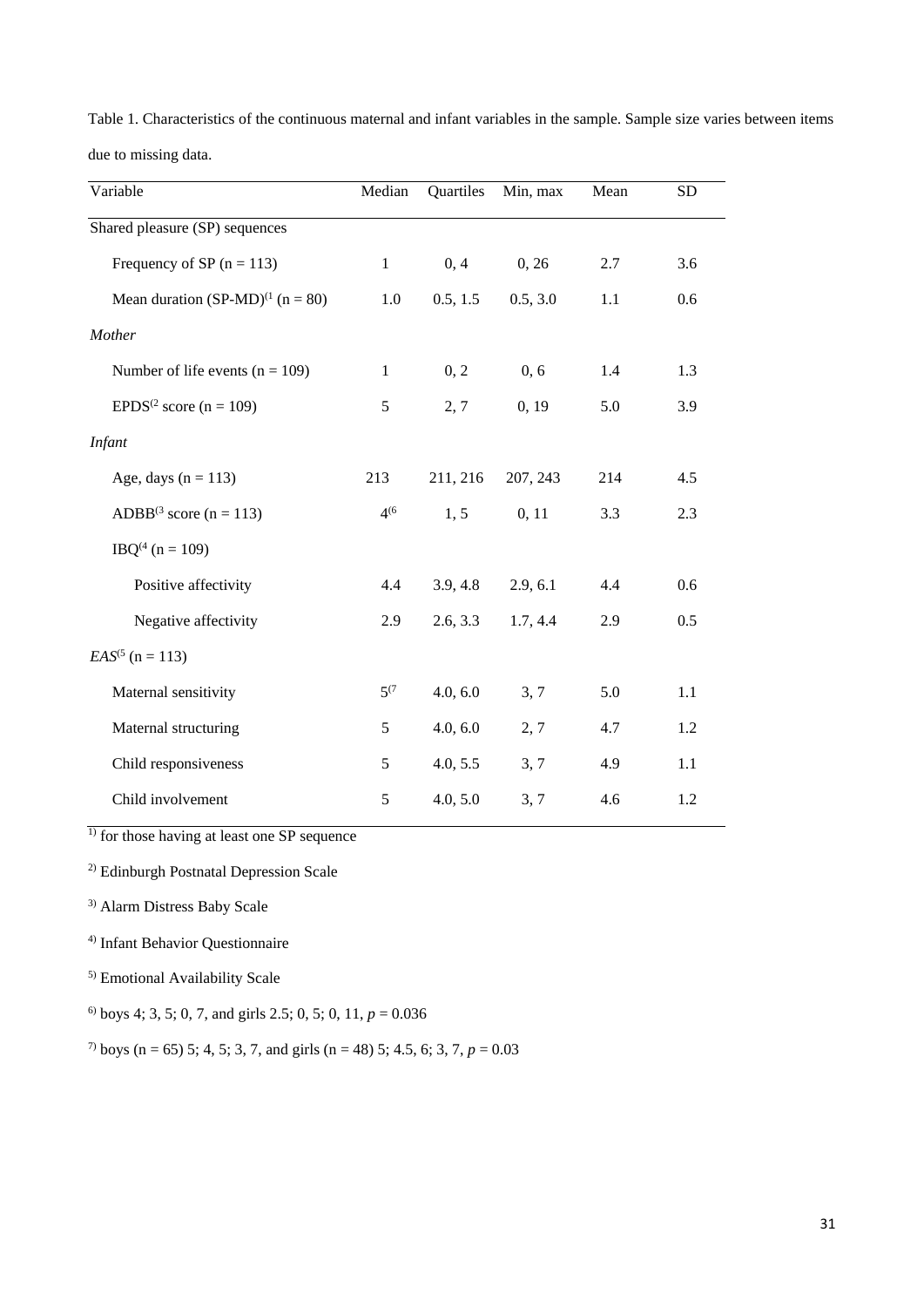Table 2. Frequencies of the dichotomized maternal and infant variables in the sample.

Sample size varies between items due to missing data.

| Variable                                                       | $\%$       |
|----------------------------------------------------------------|------------|
| Shared pleasure (SP) sequences                                 |            |
| One or more $(n = 113)$                                        | 71         |
| Mean duration $(SP-MD)^{(1)}$ longer than 0.5 seconds (n = 80) | 75         |
| Mother                                                         |            |
| Life events                                                    |            |
| One or more $(n = 109)$                                        | 73         |
| Still affecting mother $(n = 79)$                              | 48         |
| <b>Infant</b>                                                  |            |
| Boys ( $n = 65/113$ )                                          | 58         |
| ADBB <sup>(2</sup> score 4 or less (n = 113)                   | 68         |
| Genes ( $n = 96$ )                                             |            |
| rs6295 CC                                                      | 27         |
| rs4570625 GT or TT                                             | 38         |
| $EAS^{(3)}$ (n = 113)                                          |            |
| Maternal sensitivity 5 or more                                 | $66^{(4)}$ |
| Maternal structuring 5 or more                                 | 60         |
| Child responsiveness 5 or more                                 | 65         |
| Child involvement 5 or more                                    | 59         |
| $1$ for those having at least one SP sequence                  |            |

2) Alarm Distress Baby Scale

3) Emotional Availability Scale

<sup>4)</sup> boys 59%, girls 75%,  $p = 0.075$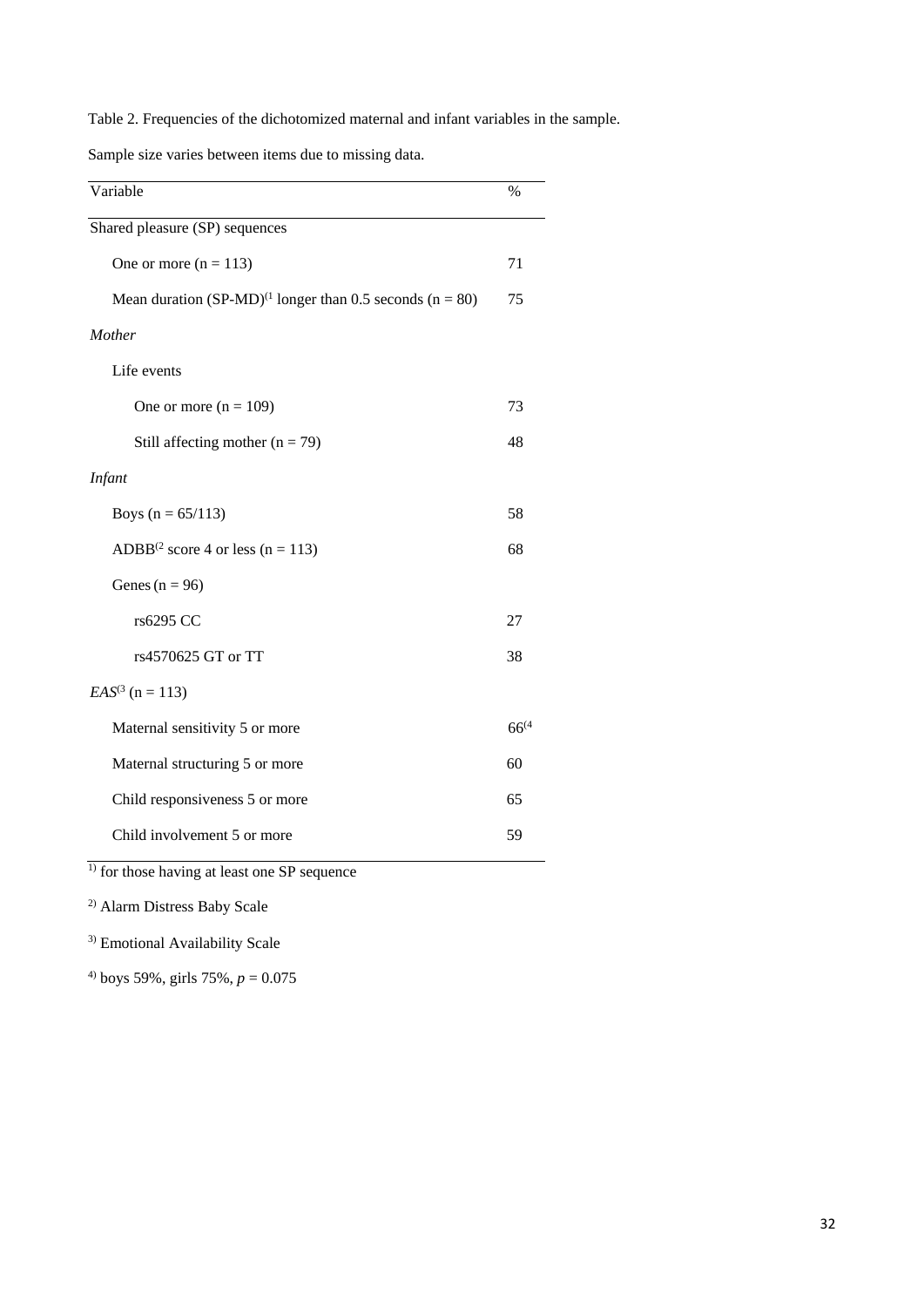Table 3. Continuous maternal and infant characteristics affecting statistically significantly or indicatively (in either sex or both sexes) a) the proportion of dyads having at least one shared pleasure sequence and b) the mean duration of SP sequences lasting longer than 0.5 s during a 5-minute free play situation, separately for mother–son and mother–daughter dyads.

|             |                          |     | Median Quartiles Median Quartiles |     |          | $\boldsymbol{p}$ |
|-------------|--------------------------|-----|-----------------------------------|-----|----------|------------------|
| <b>Boys</b> |                          |     | Number of SP sequences            |     |          |                  |
|             |                          |     | 0                                 |     | >1       |                  |
|             | <b>EPDS</b> score        | 3.0 | 1.3, 4.0                          | 5.0 | 2.0, 9.0 | 0.007            |
|             | IBQ positive affectivity | 4.0 | 3.6, 4.5                          | 4.5 | 4.0, 4.8 | 0.061            |
|             | IBQ negative affectivity | 2.9 | 2.5, 3.3                          | 2.9 | 2.6, 3.3 | ns               |

Mean duration of SP sequences

|            | $\leq$ 0.5 s |                              |  | $> 0.5$ s |  |  |
|------------|--------------|------------------------------|--|-----------|--|--|
| EPDS score | 8.5          | 6.8, 10.0 4.5 2.0, 7.0 0.002 |  |           |  |  |

| I | ٧<br>۰. |
|---|---------|
|---|---------|

# Number of SP sequences

|                                                            | $\mathbf{0}$                      |  |  |    |
|------------------------------------------------------------|-----------------------------------|--|--|----|
| <b>EPDS</b> score                                          | $3.0$ $1.0, 6.0$ $5.0$ $2.0, 8.0$ |  |  | ns |
| IBQ positive affectivity $4.6$ $4.1, 4.9$ $4.3$ $3.8, 4.7$ |                                   |  |  | ns |
| IBQ negative affectivity 2.6 2.3, 2.9 2.9 2.7, 3.4 0.007   |                                   |  |  |    |

|            |     | $< 0.5$ s              | $> 0.5$ s |  |    |
|------------|-----|------------------------|-----------|--|----|
| EPDS score | 8.0 | 1.8, 10.5 4.5 2.0, 7.3 |           |  | ns |